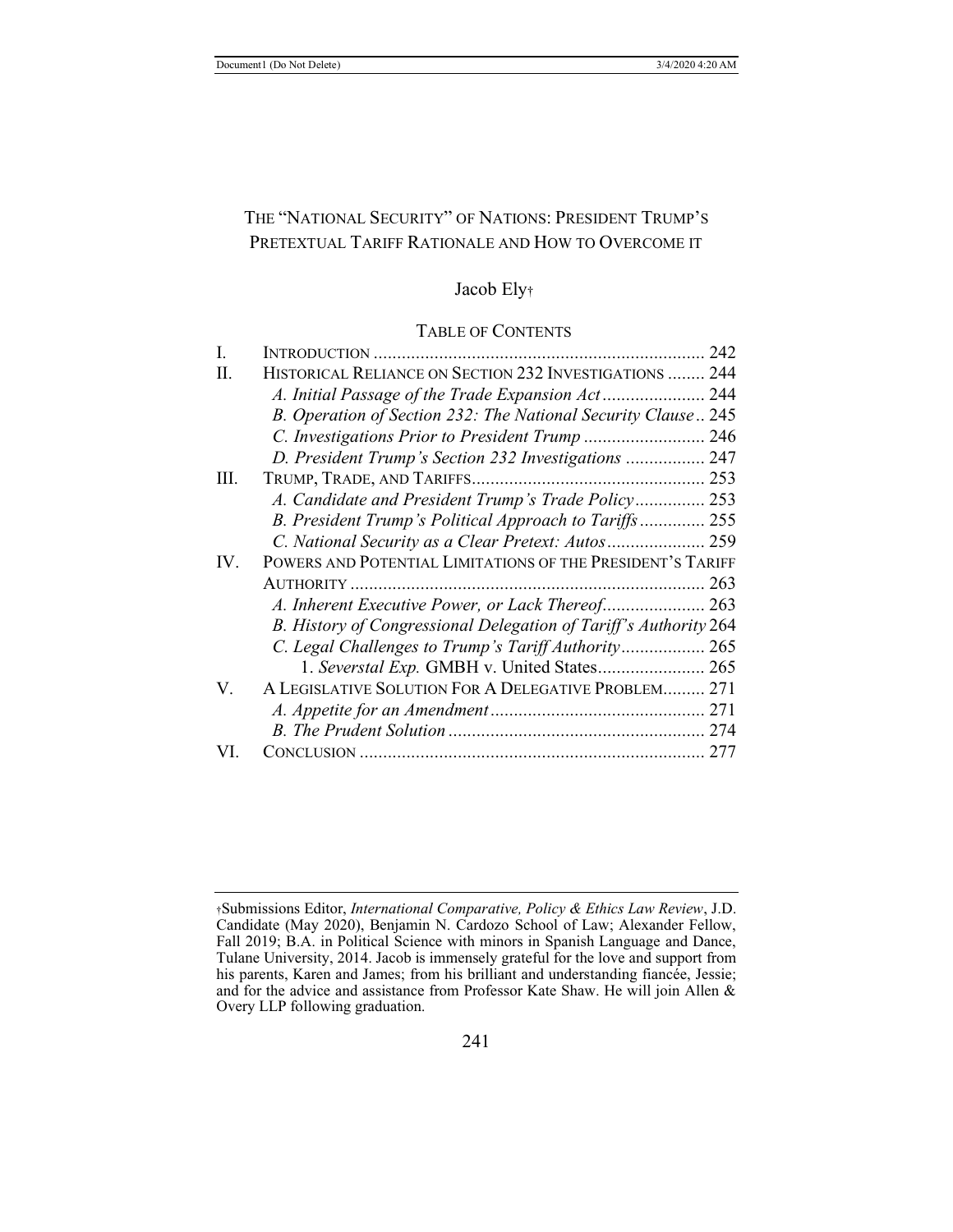### I. INTRODUCTION

President Donald J. Trump, both during his candidacy and time in office, has been a vocal advocate for the use of tariffs to effectuate changes in trade policy. He put that advocacy into action on March 8, 2018, when he announced that he would be imposing a twenty-five percent global tariff on imports of steel,1 and a ten percent global tariff on imports of aluminum.2 Each proclamation was made in response to a corresponding report published after the completion of a "Section 232 investigation"3 undertaken by the Secretary of Commerce, in which the Department of Commerce ("Commerce") assessed the manner and extent to which the importation of steel and aluminum potentially threatened to impair national security. These tariffs were structured to target *global* imports and subjected all foreign steel and aluminum producers to economic pressure, regardless of whether they operated in allied or adversarial countries.4

The findings in the Section 232 reports, particularly regarding steel imports, did demonstrate legitimate concerns about the United States' relative weakness in terms of domestic production, which in turn could impact U.S. capabilities to manufacture arms or use domestic steel to rebuild critical infrastructure. However, Finding D(1) states that "China alone [is] able to produce as much steel as the rest of the world combined."5 This allows one to deduce that China is the primary threat to American industry's capacity to sustain an active steel manufacturing industry.

Despite this fact, the Trump administration decided to impose a global tariff on all steel imports that, without a subsequent grant of exemption, would directly impact allied and non-allied countries alike. Why would the administration operate in such a way, implicating allied nations as national security threats and applying a blanket

<sup>&</sup>lt;sub>1</sub> Adjusting Imports of Steel into the United States, 83 Fed. Reg. 11625, 11626 (Mar. 8, 2018) [hereinafter Proclamation 9705].

<sup>2</sup> Adjusting Imports of Aluminum into the United States, 83 Fed. Reg. 11619, 11620 (Mar. 8, 2018) [hereinafter Proclamation 9704].

<sup>&</sup>quot;Section 232 investigation" refers to an investigative process first enumerated in the Trade Expansion Act of 1962. The procedure, history, and invocation of Section 232 investigations will be discussed later in this note.

<sup>4</sup> *See* Proclamation 9705, *supra* note 1; *see also* Proclamation 9704, *supra* note 2.

<sup>5</sup> U.S. DEP'T OF COMMERCE, BUREAU OF INDUS. & SEC., THE EFFECT OF IMPORTS OF STEEL ON THE NATIONAL SECURITY: AN INVESTIGATION CONDUCTED UNDER SECTION 232 OF THE TRADE EXPANSION ACT OF 1962, AS AMENDED 52 (2018) [hereinafter STEEL REPORT].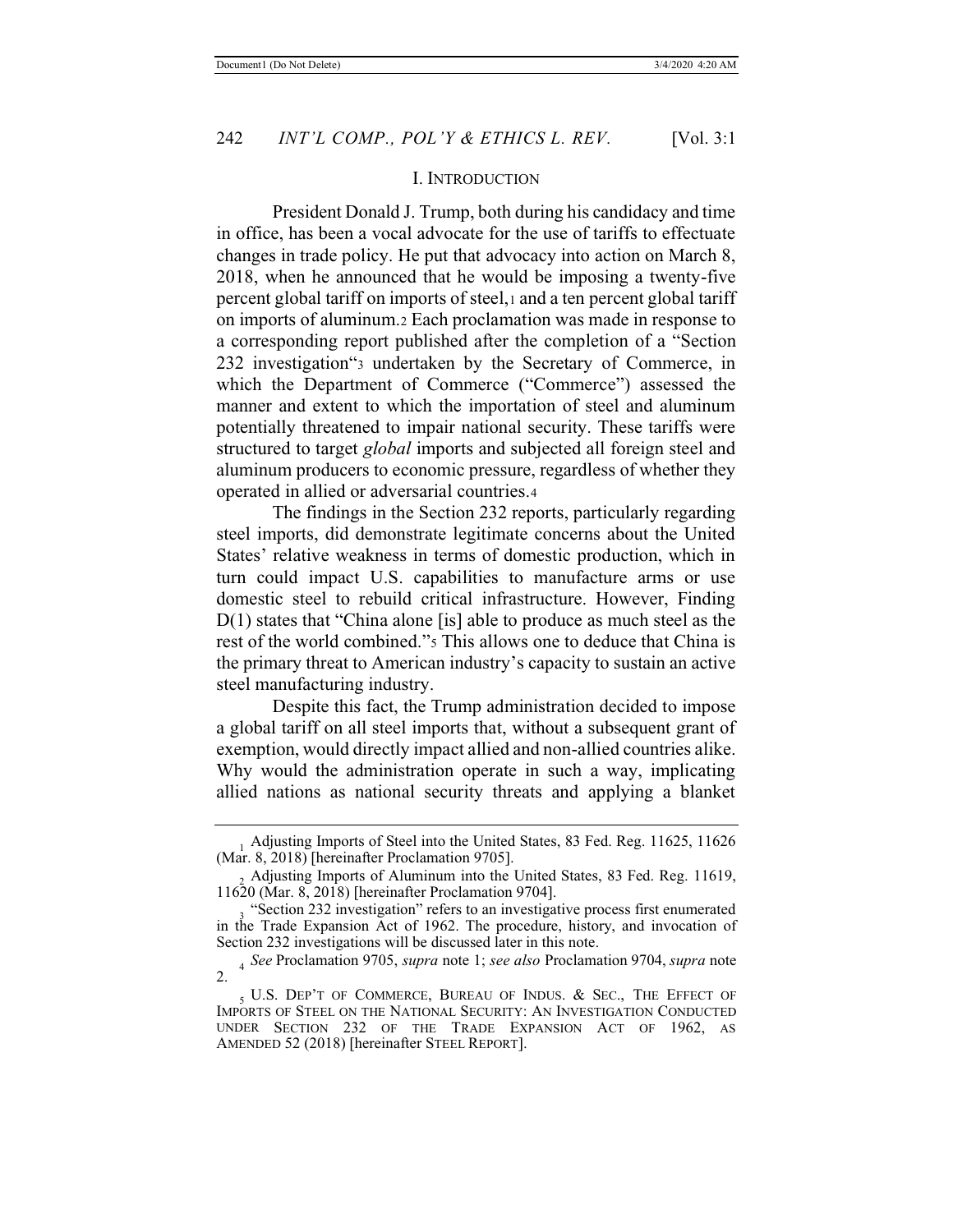penalty on all countries, even though every foreign nation's effect on our domestic industry is not directly proportional?

The president's words and platforms during and following his campaign indicate that he seeks to use protectionist trade-policy as leverage to challenge foreign economies and re-negotiate existing trade deals. However, the ability to regulate commerce with foreign nations and impose taxes upon imported goods are both constitutionally enumerated powers granted to Congress.6 Furthermore, the World Trade Organization and its free-trade structure (promulgated in the 1995 General Agreement on Trade and Tariffs (G.A.T.T.)) binds its members—of which the United States is one—from imposing barriers to trade.

As a result, the evidence suggests that the Trump Administration relied upon section 232 of the Trade Expansion Act which gives the president the statutory authority to impose otherwise punitive trade barriers in response to imports which pose a threat to national security—as a means to circumvent Congress and the G.A.T.T., and to leverage foreign nations into re-negotiating their trade policy. This pre-textual reliance on the statute is ethically dubious at best and presents serious concerns about the power of the executive and the stability of the existing international economic system.

Part II of this note will present the historical contexts of the law's adoption and use, spanning from the promulgation of the Trade Expansion Act of 1962 to President Trump's proclamations imposing tariffs on steel and aluminum. Part III will address candidate and President Trump's stances on trade policy and demonstrate the divide between his national security rationale in theory and application. Part IV will present the historical and legal framework regarding the president's authority to impose tariffs. It will also analyze cases that have directly challenged President Trump's reliance on the statute to date, ultimately presenting the conclusion that court challenges are an untenable mechanism for ensuring restraint on the part of the president.

Finally, Part V will give context regarding current legislative proposals and suggest a policy prescription which provides a legislative check on the president to ensure that the use of the National Security Clause comports with traditional and constitutional norms regarding trade law, and does not allow a president to pretextually

<sup>6</sup> *See*, *e.g.*, U.S. CONST. art I, § 8.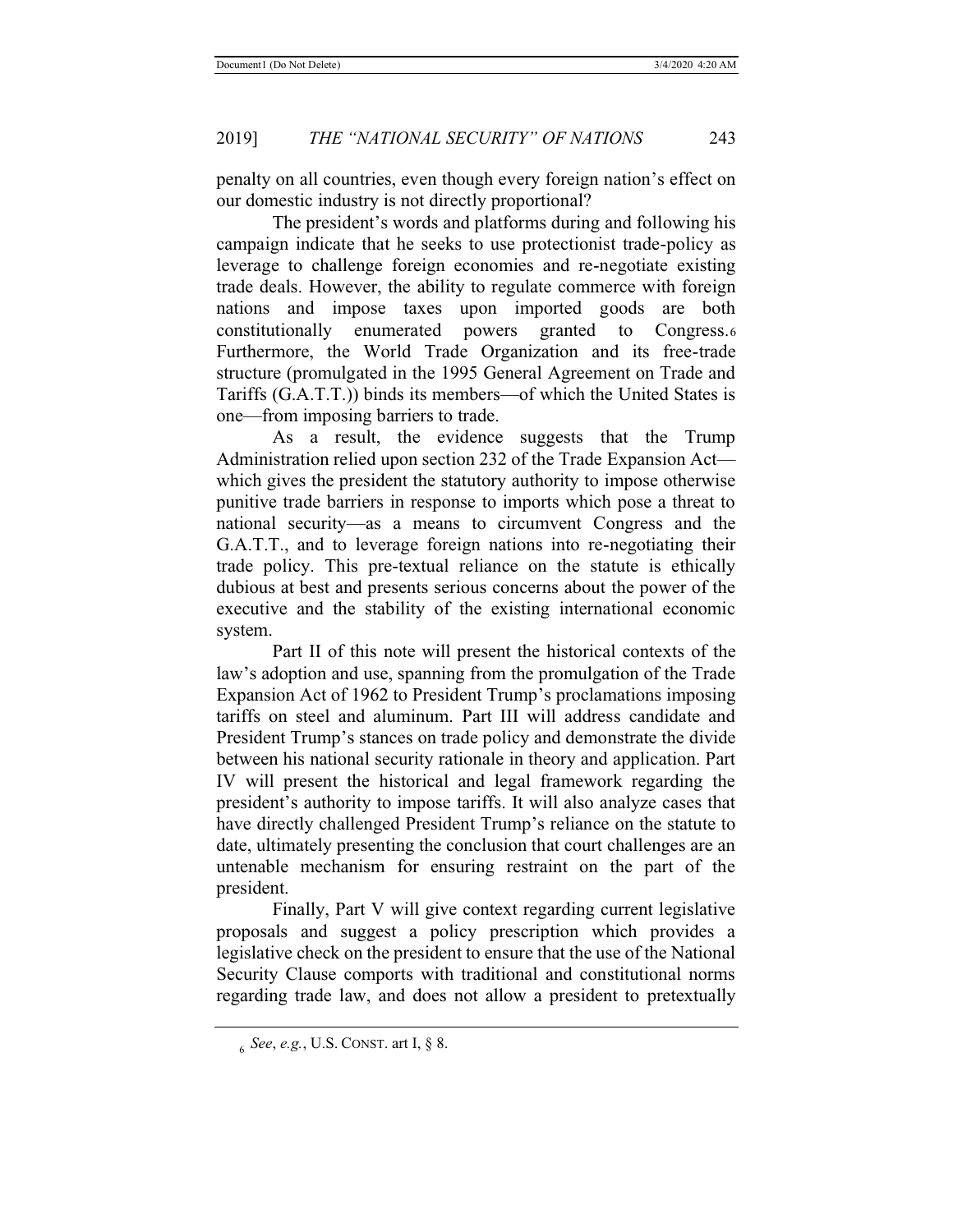usurp power otherwise constitutionally granted to Congress. While Congress was not necessarily wrong to carve out this limited delegation of tariff authority to the president, specifically in an area of presumed executive expertise, President Trump's actions have illustrated the need for the legislative branch to exercise a modicum of oversight where it was not previously necessary.

#### II. HISTORICAL RELIANCE ON SECTION 232 INVESTIGATIONS

### *A. Initial Passage of the Trade Expansion Act*

The legal authority that President Trump relies upon to impose these tariffs is 19 U.S.C. §1862, or the "National Security Clause" of the Trade Expansion Act of 1962.7 The act was passed in the heat of the Cold War, an era in which the U.S. was concerned about other countries turning to communism and implementing protectionist economic policies. The act was meant to open markets to create greater international prosperity by lowering barriers to international trade.8 In his remarks at the signing of the act, President John F. Kennedy said, "[t]his act recognizes, fully and completely, that we cannot protect our economy by stagnating behind tariff walls, but that the best protection possible is a mutual lowering of tariff barriers among friendly nations so that all may benefit from a free flow of goods."9 Demonstrating a shifting preference for an economically integrated globe, President Kennedy proclaimed:

We will use the specific authorities designed to widen markets for the raw materials and manufactures of the less developed nations whose economic growth is so important to us all and to strengthen our efforts to end discriminatory and preferential arrangements which in the long run can only make everyone poorer and the free world less united.10

<sup>7 19</sup> U.S.C. § 1862 (2018).

<sup>&</sup>lt;sup>8</sup> John F. Kennedy, *Remarks Upon Signing the Trade Expansion Act (Oct. 11, 1962)*. The **AMERICAN** PRESIDENCY PROJECT, PRESIDENCY https://www.presidency.ucsb.edu/documents/remarks-upon-signing-the-tradeexpansion-act (last visited Feb. 3, 2019); *see also* Audiotape: Remarks Upon Signing the Trade Expansion Act (Oct. 11, 1962) (on file with the John F. Kennedy Presidential Library and Museum), https://www.jfklibrary.org/Assetand Museum), https://www.jfklibrary.org/Asset-Viewer/Archives/JFKWHA-136-002.aspx (last visited Feb. 3, 2019).

<sup>9</sup> Kennedy, *supra* note 8.

<sup>10</sup> *Id.*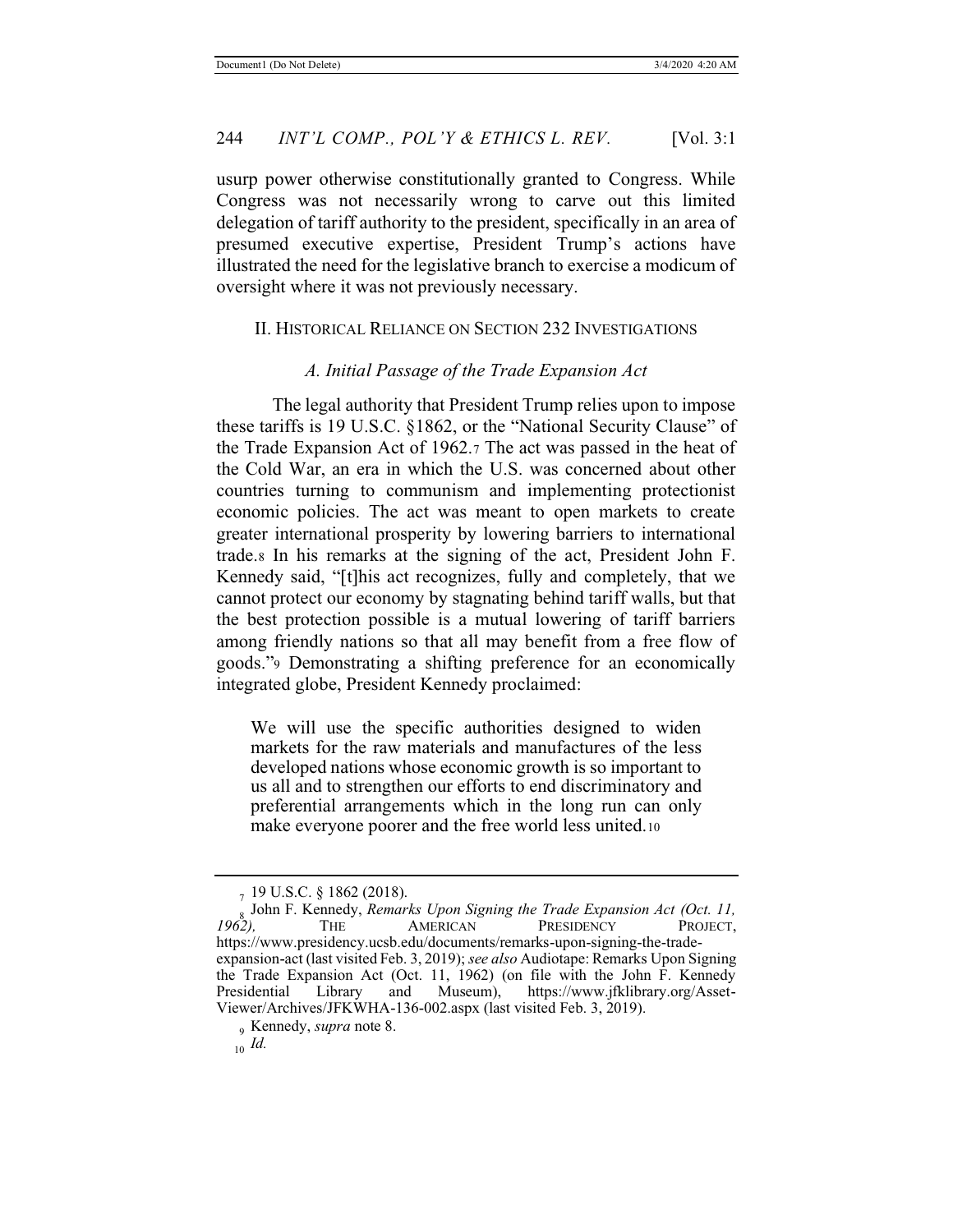In perhaps the most striking language demonstrating President Kennedy's association between economic prosperity and national security, he said that "[a] vital expanding economy in the free world is a strong counter to the threat of the world Communist movement. This act is, therefore, an important new weapon to advance the cause of freedom."11 While free trade was the apparent "new weapon" that would ensure economic and diplomatic stability throughout the world, the act carved out a punitive exception that allowed the president to wield an age-old stick to bring non-participatory nations into the fold: tariffs.

#### *B. Operation of Section 232: The National Security Clause*

Codified as 19 U.S.C. 1862(b), the National Security Clause allows the president, the head of any department or head of any agency, or an entity involved in a specific industry, to request a formal investigation by the Commerce Department regarding the national security importance of specific imported articles.12 The Secretary of Commerce must immediately notify the Department of Defense when a formal investigation is requested.13 The Secretary of Commerce will then consult with the Secretary of Defense about methodology and policy questions, seek information and advice from appropriate officers of the U.S., and, if appropriate and after reasonable notice, hold public hearings.<sup>14</sup> The Secretary of Commerce then has two hundred and seventy days from the date the investigation is initiated to give the president a report on the findings.15 The report will provide an in-depth analysis on the import of specific articles and their possible effect(s) on national security.16 Based upon these findings, the report will give recommendations for either action or inaction.17 The Secretary of Commerce is also obligated to "prescribe such procedural regulations as may be necessary to carry out" their obligations under § 1862.18

- <sup>14</sup> *Id.* § 1862(b)(2)(A).
- <sup>15</sup> *Id.* § 1862(b)(3)(A).
- $Id. \S$  1862(b)(3)(A).
- <sup>17</sup> *Id.* § 1862(b)(3)(A).
- 18 19 U.S.C. § 1862(b)(4) (2018).

<sup>11</sup> *Id.*

<sup>12 19</sup> U.S.C. § 1862(b)(1)(A) (2018).

 $13$  *Id.* § 1862(b)(1)(B).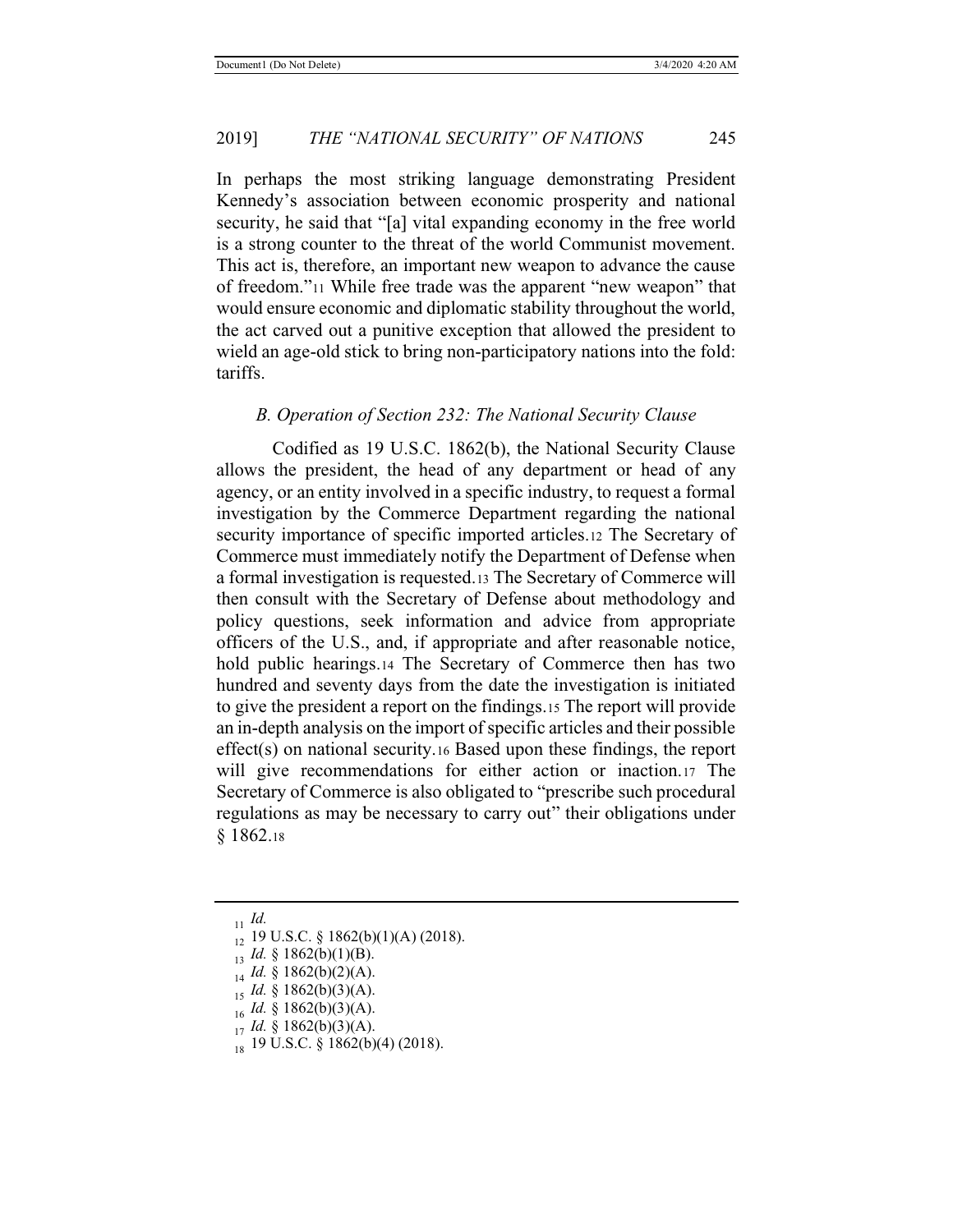Once the report is issued, the president has ninety days to determine if he agrees with the secretary, and if so, determine what action must be taken to adjust the imports so that they will no longer threaten national security.19 The president then has fifteen days from the date of determination to implement the action.20 Then, within thirty days of his determination, the president must submit a report to Congress explaining his decision.21

Subsection 1862(d) of the National Security Clause mandates that the president and Secretary of Commerce "give consideration to domestic production needed for projected national defense requirements, the capacity of domestic industries to meet such requirements, existing and anticipated availabilities of the human resources, products, raw materials, and other supplies and services essential to the national defense . . . ."22 This section also sets forth that "[t]he secretary and the president shall further recognize the close relation of the economic welfare of the Nation to our national security, and shall take into consideration the impact of foreign competition on the economic welfare of individual domestic industries . . . ."23 This text is critical for the current administration's justification for imposing tariffs on aluminum and steel because it implicitly calls upon the Department of Commerce and the president to compile the research in a manner that disregards the realities of existing defense treaties.24

### *C. Investigations Prior to President Trump*

Prior to the Steel and Aluminum investigations initiated by the Trump Administration, the Department of Commerce (or its prior equivalent) had conducted twenty-six Section 232 investigations since the statute's codification in 1962.25 Of those twenty-six investigations,

 $I_1$ <sup>0</sup> *Id.* § 1862(c)(1)(A).

 $_{20}$  *Id.* § 1862(c)(1)(B).

 $_{21}$  *Id.* § 1862(c)(2).

<sup>22</sup> *Id.* § 1862(d).

<sup>23</sup> *Id*. § 1862(d).

 $_{24}$  19 U.S.C. § 1862(d) (2018) (by directing the president and Department of Commerce to recognize the relationship between a healthy domestic economy and national security in the manner set forth in the latter portion of § 1862(d), a published report is not clearly required to take into account the aid or military assistance that would be required by NATO or other multilateral defense treaties).

<sup>&</sup>lt;sub>25</sub> RACHEL F. FEFER ET AL., CONG. RES. SERV., R45249: SECTION 232 INVESTIGATIONS: OVERVIEW AND ISSUES FOR CONGRESS 1, 3 (Version 19, Sept. 11, 2018).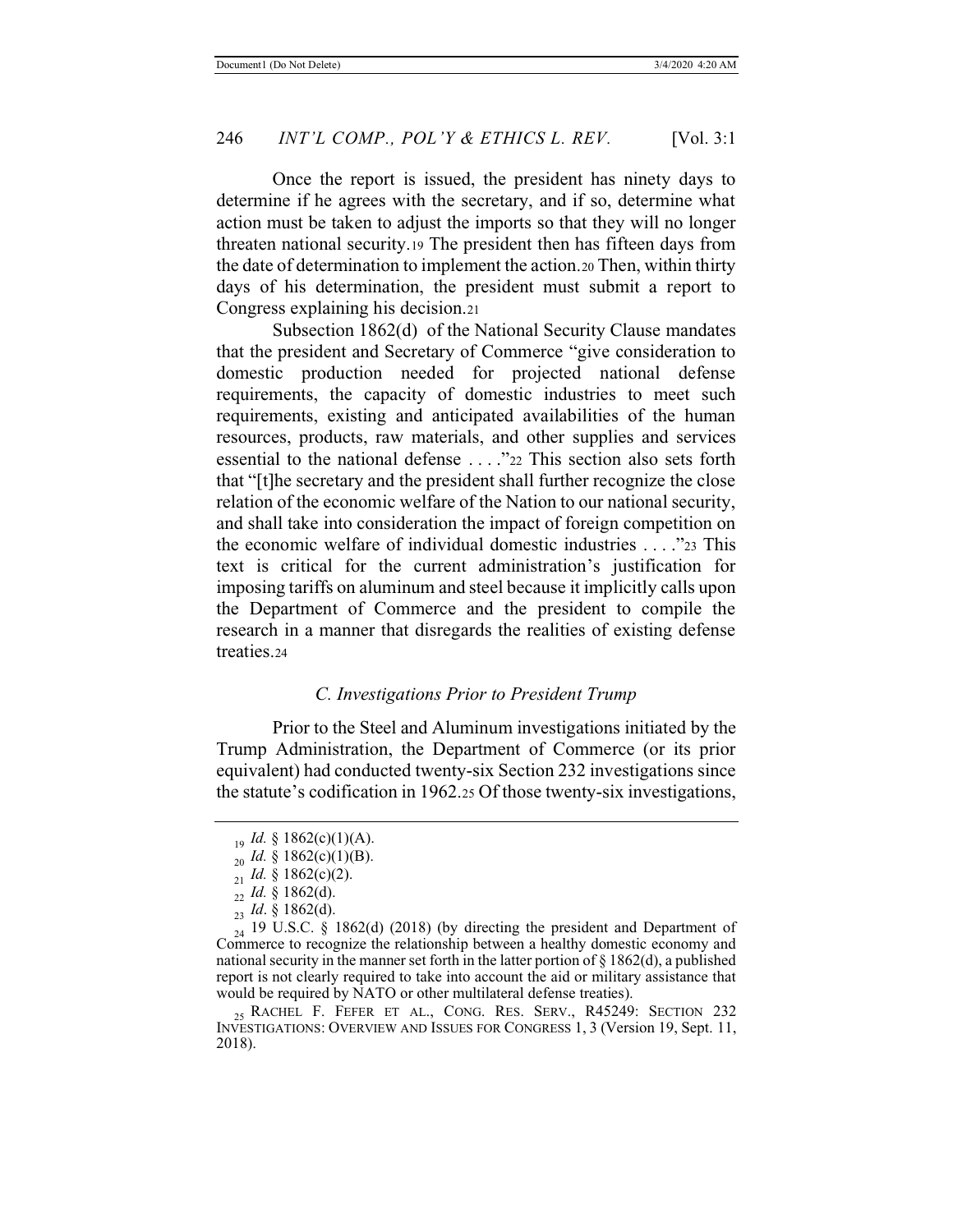the Department of Commerce terminated one prior to completion.26 Of the twenty-five remaining investigations, it was determined that sixteen of the targeted imports did not pose a threat to national security, while nine of the targeted imports did threaten to impair national security and were accompanied by official recommendations.27 Of the nine imports that Commerce determined to threaten or impair national security concerns, eight were investigations of crude oil, petroleum products, or a combination of the two.28 The one non-petroleum import that was determined to pose a threat to national security was "Metal-cutting and Metal Forming Machine Tools."29

The presidents who received final reports that determined the investigated import posed a threat to national security took official action based on report recommendations in five cases, though none of the actions taken involved the implementation of tariffs.30 In 1973, an investigation into general petroleum imports led to a transition from the existing quota system to the implementation of a license fee.31 In 1975 and 1978, petroleum import investigations resulted in the implementation of a supplemental fee and a conservation fee, respectively.32 Embargoes were twice placed on petroleum: the first on petroleum from Iran in 1979, and the second on petroleum from Libya in 1982.33 In the case of the 1983 investigation into metalcutting and metal forming machine tools, President Reagan decided to defer an official decision on the Section 232 recommendation, and instead pursued voluntary restraint agreements with foreign suppliers.34

#### *D. President Trump's Section 232 Investigations*

 On April 19, 2017, Secretary of Commerce Wilbur Ross ("Secretary Ross") initiated a Section 232 investigation into the potential national security threat that the importation of steel posed to

<sup>26</sup> *Id.* at 3.

<sup>27</sup> *Id.*

<sup>28</sup> *Id.*

 $\int_{29}^{9}$  *Id.* at 4.

<sup>30</sup> *Id.* at 3.

<sup>31</sup> FEFER ET AL., *supra* note 25, at 3.

<sup>&</sup>lt;sup>32</sup> *Id.* at app. B (the conservation fee implemented in 1978 was later found to be illegal by a District Court and was subsequently blocked).

<sup>33</sup> *Id.* at 3.

<sup>34</sup> *Id*. at 4.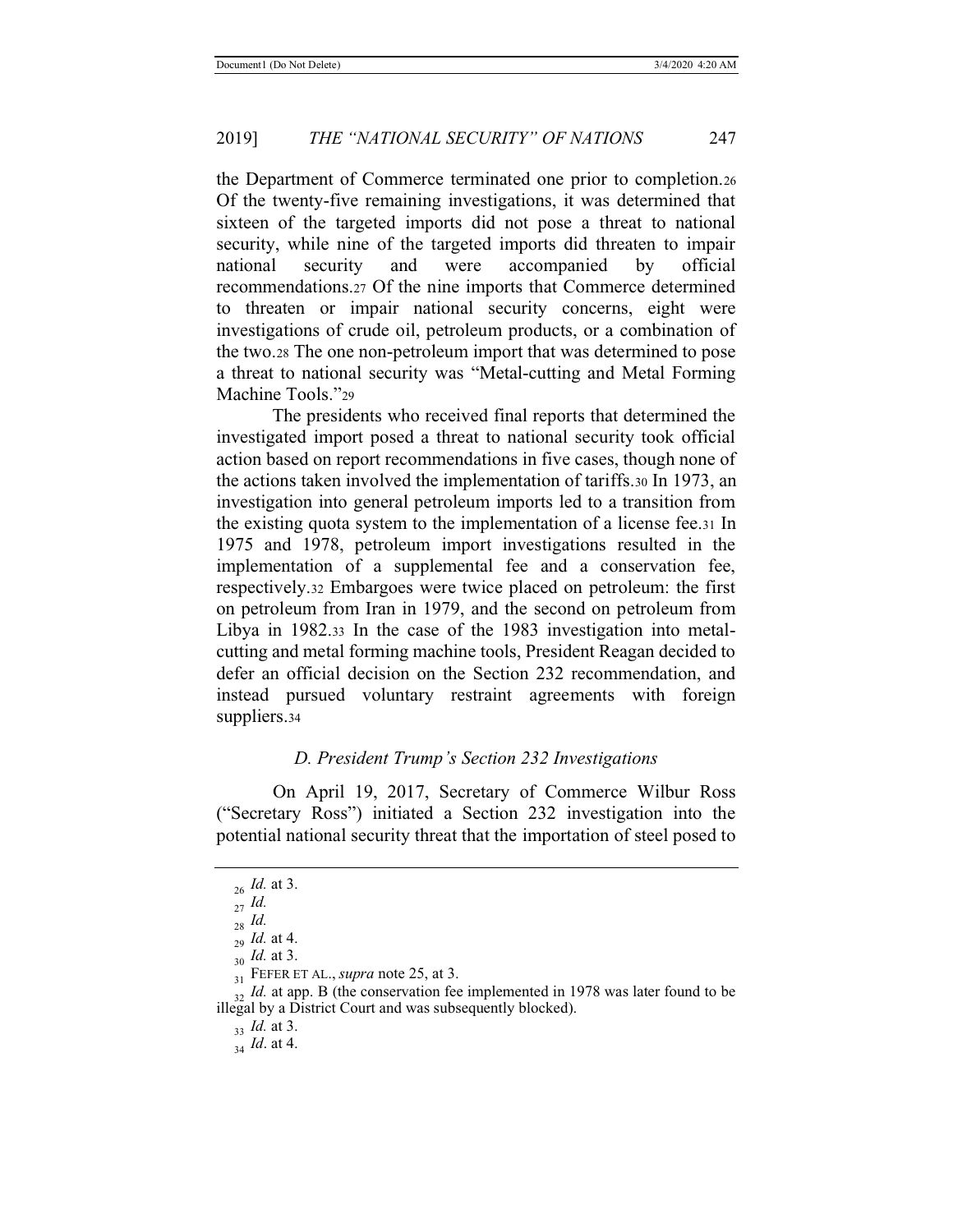the United States.35 One week later, on April 26, Secretary Ross initiated a second Section 232 investigation into the importation of aluminum goods.36 Each investigation was officially announced in the public register and was granted a public comment period of forty-one37 and fifty-two days,38 respectively, each culminating with a public hearing.39 Secretary Ross has also initiated two additional Section 232 investigations, one into imports of "automobiles, including SUVs, vans and light trucks, and auto parts," as well as one into "uranium ore and products."40 At this time, there has yet to be an official report issued in either investigation.

The report on steel imports was published on January 11, 2018, and the report on aluminum imports was published on January 17, 2018.41 According to the official reports published by the Department of Commerce, each investigation utilized the statutory analysis of a 2001 Bush administration Section 232 investigation into "[i]ron ore and finished steel"42 to define the terms "national defense" and "national security."43 In each case, the Secretary relied on the 2001

<sup>43</sup> STEEL REPORT, *supra* note 5, at 13-14; *see also* ALUMINUM REPORT, *supra* note 36, at 12-13.

<sup>35</sup> STEEL REPORT, *supra* note 5.

 $_{36}$  U.S. Dep't of COMMERCE, BUREAU OF INDUS. & Sec., The Effect of IMPORTS OF ALUMINUM ON THE NATIONAL SECURITY: AN INVESTIGATION CONDUCTED UNDER SECTION 232 OF THE TRADE EXPANSION ACT OF 1962, AS AMENDED (2018) [hereinafter ALUMINUM REPORT].

<sup>37</sup> STEEL REPORT, *supra* note 5, at 18-19.

<sup>38</sup> ALUMINUM REPORT, *supra* note 36, at 18-19.

<sup>39</sup> STEEL REPORT, *supra* note 5, at 19; *see also* ALUMINUM REPORT, *supra* note 36, at 19.

<sup>40</sup> FEFER ET AL., *supra* note 25, at 4. On July 12, 2019, President Trump released the "Memorandum on the Effect of Uranium Imports on the National Security and Establishment of the United States Nuclear Fuel Working Group," in which the President did not concur with the Secretary's findings that Uranium imports threatened to impar the national security of the United States. MEMORANDUM ON THE EFFECT OF URANIUM IMPORTS ON THE NATIONAL SECURITY AND ESTABLISHMENT OF THE UNITED STATES NUCLEAR FUEL WORKING GROUP, WHITE HOUSE (July 12, 2019), https://www.whitehouse.gov/presidentialactions/memorandum-effect-uranium-imports-national-security-establishmentunited-states-nuclear-fuel-working-group/.

<sup>41</sup> STEEL REPORT, *supra* note 5; *see also* ALUMINUM REPORT, *supra* note 36.

<sup>&</sup>lt;sub>42</sub> Though it was overseen during the first term of George W. Bush's administration, the 2001 investigation into iron ore and finished steel imports was initiated by Congressional Representatives James Oberstar and Bart Stupak. It was the most recent 232 investigation prior to President Trump's into steel and aluminum. The final report did not conclude that the imports posed a threat to national security and no action was taken as a result of that investigation. *See* FEFER ET AL., *supra* note 25, at 33.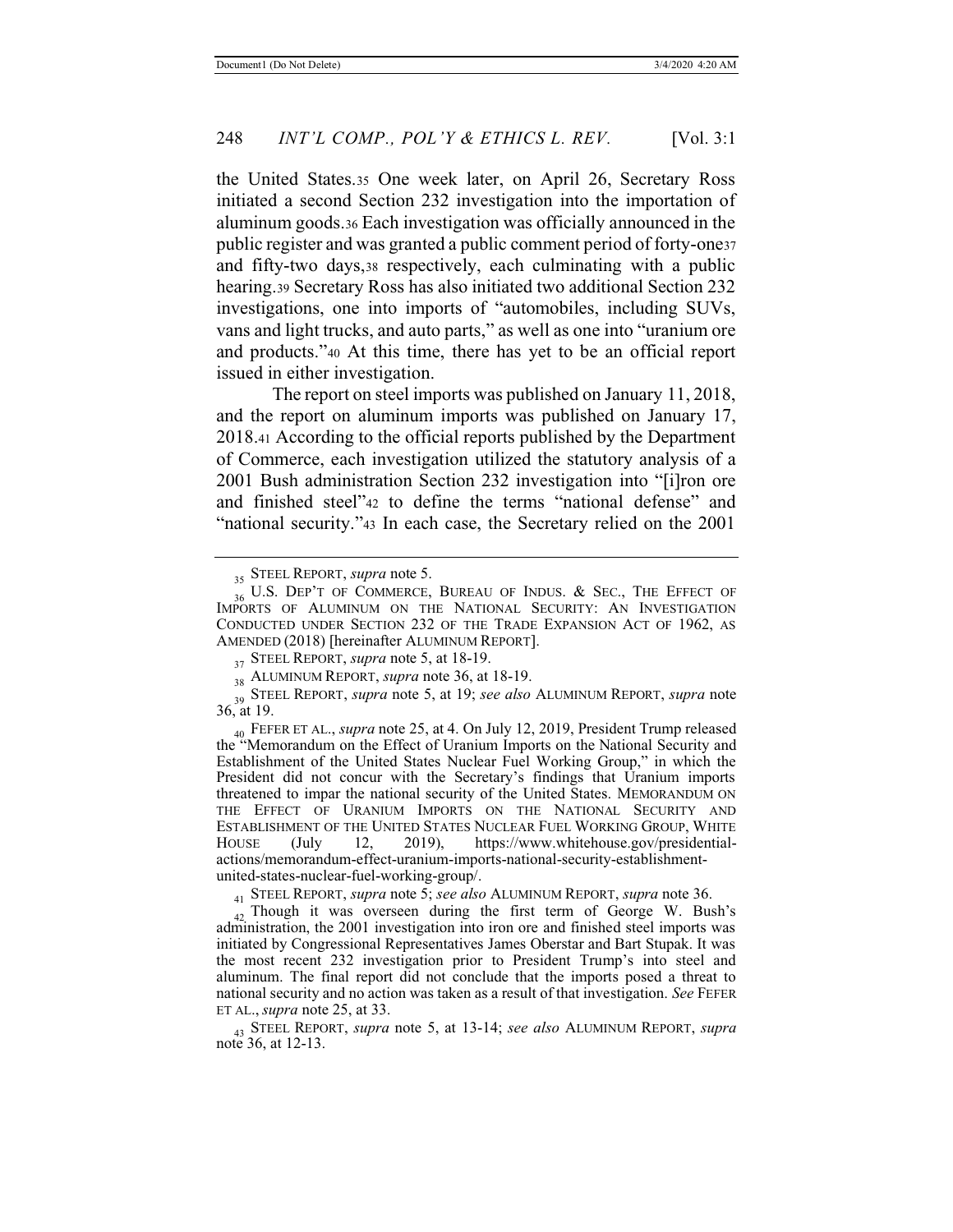investigation's determination "that 'national security' for the purposes of Section 232 includes the 'general security and welfare of certain industries, beyond those necessary to satisfy national defense requirements, which are critical to minimum operations of the economy and government.'"<sup>44</sup>

 With that frame in mind, the investigations resulted in the conclusion that steel and aluminum were imported goods that are both essential to U.S. national security,45 and that current comparative export to import levels of both goods pose a potential threat to the national security of the United States.46 In the case of steel imports, the Department of Commerce first found that national security included projected national defense requirements for the Department of Defense, as well as critical infrastructure sectors (such as transportation systems, the electrical power grid, water systems, and energy generation systems), and that domestic steel production which depends on healthy and competitive U.S. industry—is essential for fulfilling our national security needs.47 In its second finding, the Department of Commerce determined that current import quantities adversely impact the "economic welfare of the U.S. Steel industry."<sup>48</sup> Specifically, the report cited that steel imports nearly outnumbered exports four-to-one, and that the price of steel imports was substantially lower than that of U.S. exports.49

 The report's third finding stated that excessive steel imports displace the role of domestic steel producers and "has the serious effect of weakening our internal economy."50 Similarly, the report's fourth finding stated that a global excess steel capacity contributes to the weakening of the United States' domestic economy.51 The report concluded that the current circumstances regarding the United States' importation of steel results in a "weakening of our internal economy and threaten[s] to impair the national security as defined in Section

51 *Id.* at 4.

<sup>44</sup> STEEL REPORT, *supra* note 5, at 13-14; *see also* ALUMINUM REPORT, *supra* note 36, at 12-13.

<sup>45</sup> *See* STEEL REPORT, *supra* note 5, at 17; *see also* ALUMINUM REPORT, *supra* note 36, at 16-17.

<sup>46</sup> *See* STEEL REPORT, *supra* note 5, at 17; *see also* ALUMINUM REPORT, *supra* note 36, at 16-17.

<sup>47</sup> STEEL REPORT, *supra* note 5, at 2-3.

<sup>48</sup> *Id.*

<sup>49</sup> *Id.*

<sup>50</sup> *Id.* at 3-4.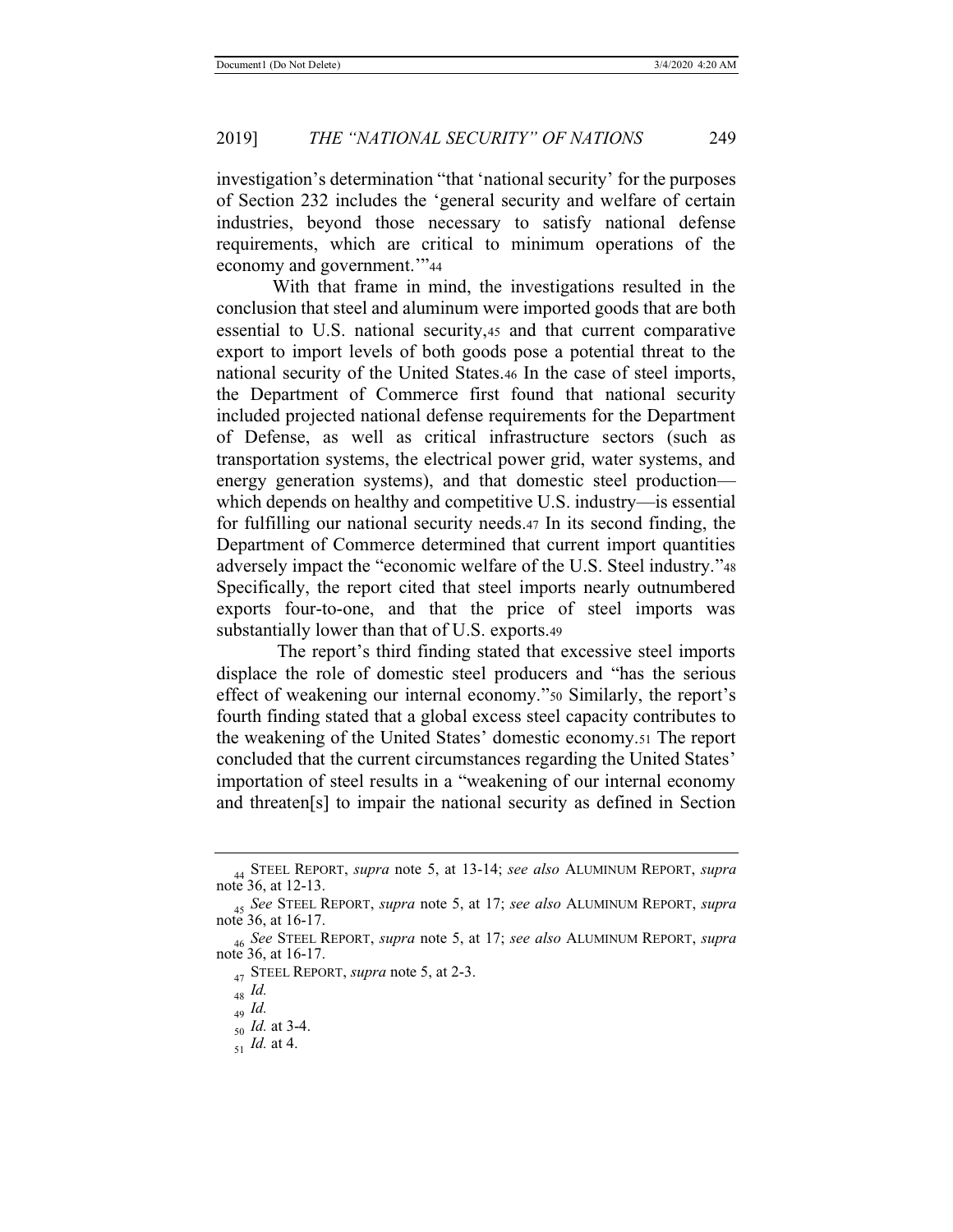232."52 The Secretary further sought to distinguish the current investigation from the 2001 investigation by stating that the current investigation was broader in scope, and that circumstances in the global steel markets had since changed (excess capacity, increased import levels, and the impact potential domestic plant closures), thus meriting the determination that action should be taken under Section 232.53

Three of the four findings within the Aluminum report are substantively the same, specifically that aluminum is also essential to U.S. National Security, that the present quantity of import adversely impacts the economic welfare of the U.S. aluminum industry, and that global excess capacity contributes to the weakening of the domestic aluminum industry and economy as a whole.54 The Aluminum report posited an additional finding that "[t]he U.S. Government does not maintain any strategic stockpile of bauxite, alumina, aluminum ingots, billets or any semi-finished aluminum products such [sic] aluminum plate."55 Both reports document general decreases in the domestic output and exports of American steel and aluminum goods, which serve as the foundational support for the proposition that comparatively weaker domestic markets diminish total output capacity and leaves the United States vulnerable to shortages in the case of a national emergency.

Each report offered two "alternatives" outlining recommended action, though the first alternative in each report contains two possible courses of action. The first course of action recommended was the application of either global quotas or global tariffs on both goods.56 In the case of steel imports, Commerce suggested that imposing either a sixty-three percent global quota or a twenty-four percent tariff on all steel imports would enable an eighty-percent capacity utilization rate at 2017 demand levels (satisfying report's threshold for necessary domestic capacity in regards to security).57 The second alternative presented in the Steel report was the imposition of a fifty-three percent tariff on steel imports exclusively from Brazil, South Korea, Russia,

<sup>52</sup> STEEL REPORT, *supra* note 5, at 5 (internal quotation marks omitted).

<sup>53</sup> *See id.* at 5.

<sup>54</sup> *See* STEEL REPORT, *supra* note 5, at 2-5; *see also* ALUMINUM REPORT, *supra* note 36, at 2-5.

<sup>55</sup> ALUMINUM REPORT, *supra* note 36, at 2.

<sup>56</sup> *See* STEEL REPORT, *supra* note 5, at 6-9; *see also* ALUMINUM REPORT, *supra* note 36, at 6-8.

<sup>57</sup> *See* STEEL REPORT, *supra* note 5, at 7.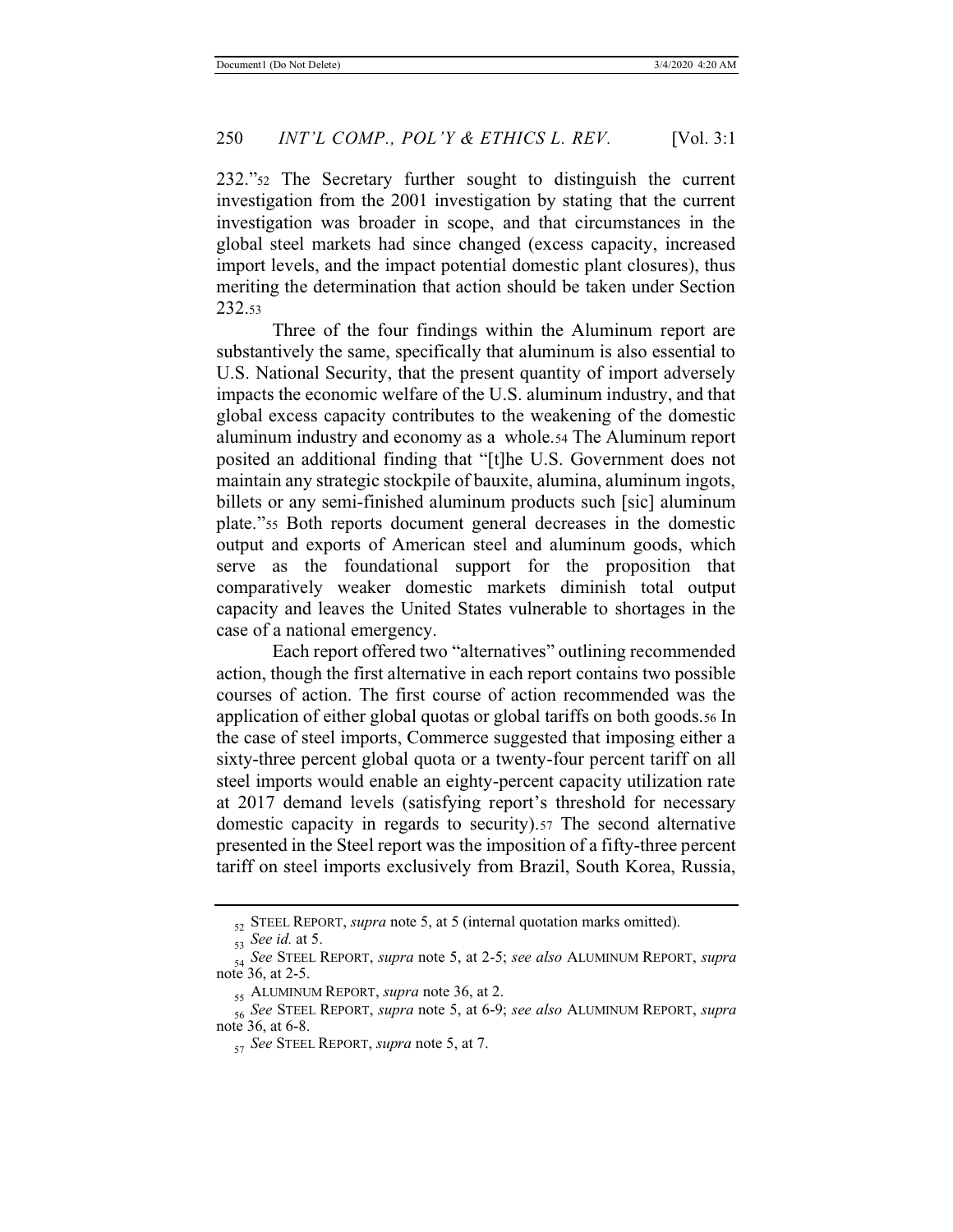Turkey, India, Vietnam, China, Thailand, South Africa, Egypt, Malaysia, and Costa Rica, which would be projected to increase domestic production enough to achieve an eighty percent capacity utilization at 2017 demand levels.58

In the Aluminum Report, the first alternative recommended either a global quota of eighty-six-point-seven percent, or a sevenpoint-seven percent global tariff on aluminum imports in order to bring total domestic production to approximately eighty percent of U.S. primary aluminum production capacity.59 The second alternative recommended that the president impose a nearly twenty-four percent tariff on aluminum products exclusively from China, Hong Kong, Russia, Venezuela, and Vietnam in order to boost U.S. production to at least eighty percent of production capacity.60 Included in the recommendation sections of both reports were propositions for granting either exemptions or exclusions from any action taken in response to the reports.61

In both cases, Commerce stated that individual countries could be exempted by granting them one-hundred percent of their prior imports in 2017 (or in the case of aluminum a potentially complete exemption), "based on an overriding economic or security interest of the United States."62 Each exemption determination would be made at the outset of taking action, and a final adjustment would be made to any tariff or quota ultimately placed upon the remaining countries.63 In the case of steel tariffs or quotas, adjustment would be necessary to offset the effect of exempted import tonnage and to ensure U.S. steel capacity utilization of eighty percent.64 In the case of aluminum, the ultimate goal would be to allow domestic production to return to 2012 production and import penetration levels.65

The recommendations regarding an exclusion process are nearly identical, but for the final sentences of each clause which

<sup>58</sup> *Id.* at 60.

<sup>59</sup> *See* ALUMINUM REPORT, *supra* note 36, at 6.

<sup>60</sup> *Id.* at 8-9.

<sup>61</sup> *See* STEEL REPORT, *supra* note 5, at 60-61; *see also* ALUMINUM REPORT, *supra* note 36, at 8-9.

<sup>62</sup> *See* STEEL REPORT, *supra* note 5, at 60; *see also* ALUMINUM REPORT, *supra* note 36, at 109.

<sup>63</sup> *See* STEEL REPORT, *supra* note 5, at 60-61; *see also* ALUMINUM REPORT, *supra* note 36, at 109.

<sup>64</sup> *See* STEEL REPORT, *supra* note 5, at 61.

<sup>65</sup> ALUMINUM REPORT, *supra* note 36, at 109.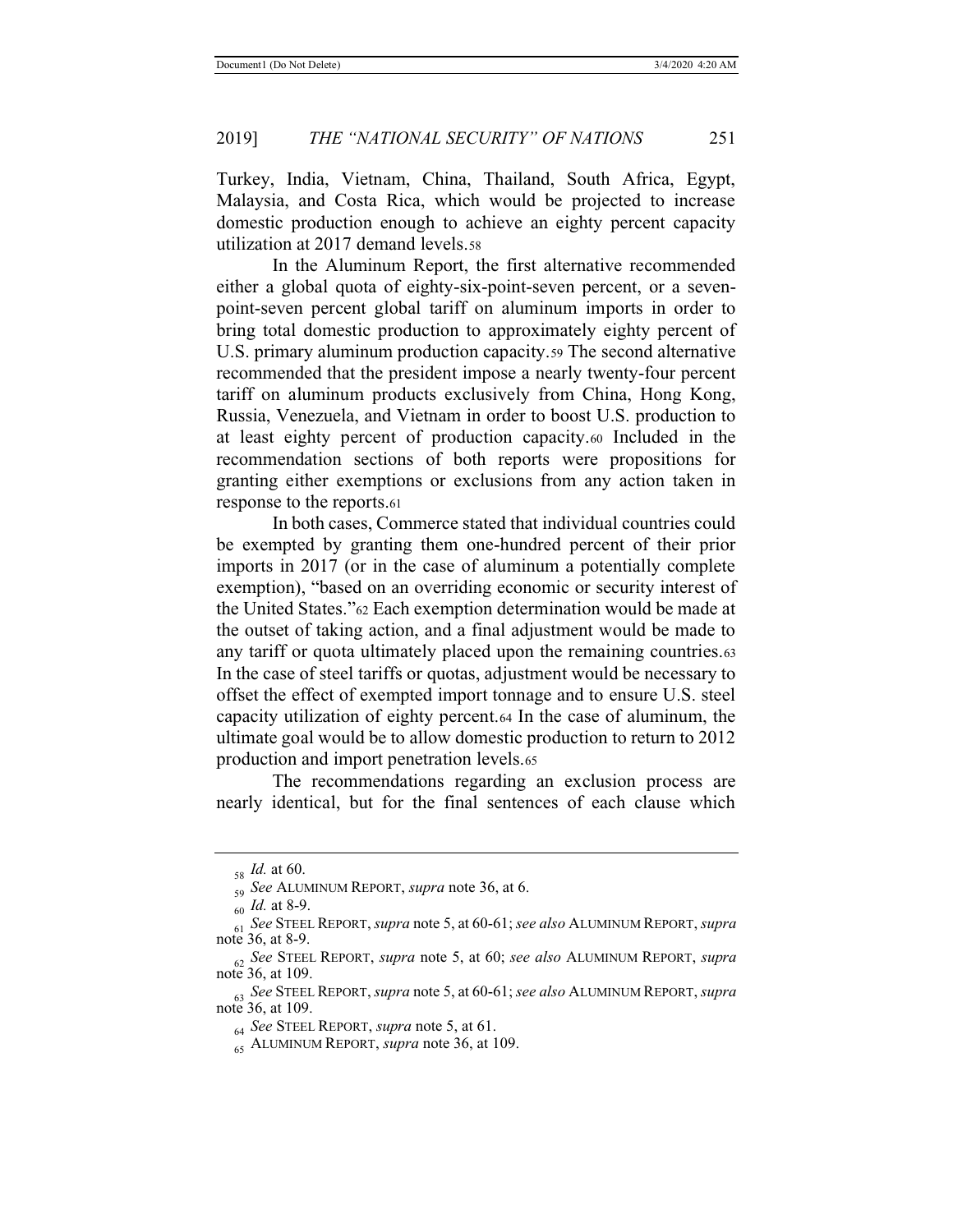include the specific targets for each industry.66 Exclusions would be specifically reserved for "affected U.S. parties," and would be determined based on a demonstrated "(1) lack of sufficient U.S. production capacity of comparable products; or (2) specific national security based considerations."<sup>67</sup> The appeal process would be led by the Department of Commerce, in coordination with the Department of Defense, and with any other appropriate agencies.68

Secretary of Defense James M. Mattis submitted a memo to Secretary Ross regarding the steel and aluminum policy recommendations given in each report. In the memo, Secretary Mattis stated that the Department of Defense concurred with the Department of Commerce's conclusion that "the imports of foreign steel and aluminum based on unfair trading practices impair the national security."69 However, Secretary Mattis, citing findings in both reports that U.S. military requirements for steel and aluminum each only represent about three percent of U.S. steel and aluminum production, stated that the Department of Defense didn't believe the findings in the report impacted the ability of the Department of Defense to "acquire the steel or aluminum necessary to meet national defense requirements."70 Furthermore, Secretary Mattis expressed concern over the impact of the recommended actions in the reports and indicated that, in his estimation, "targeted tariffs are more preferable than a global quota or global tariff."71 In the final paragraph of the memo, Secretary Mattis stated:

This is an opportunity to set clear expectations domestically regarding competitiveness and rebuild economic strength at home while preserving a fair and reciprocal international economic system as outlined in the National Security Strategy. It is critical that we reinforce to our key allies that these actions are focused on correcting Chinese overproduction and countering their attempts to circumvent

<sup>66</sup> *See* STEEL REPORT, *supra* note 5, at 61; *see also* ALUMINUM REPORT, *supra* note 36, at 109.

<sup>67</sup> *See* STEEL REPORT, *supra* note 5, at 61; *see also* ALUMINUM REPORT, *supra* note 36, at 109.

<sup>68</sup> *See* STEEL REPORT, *supra* note 5, at 61; *see also* ALUMINUM REPORT, *supra* note 36, at 109.

<sup>69</sup> *See* JAMES N. MATTIS, MEMORANDUM FOR SECRETARY OF COMMERCE: RESPONSE TO STEEL AND ALUMINUM POLICY RECOMMENDATIONS 1 (2018).

<sup>70</sup> *Id.*

<sup>71</sup> *Id*.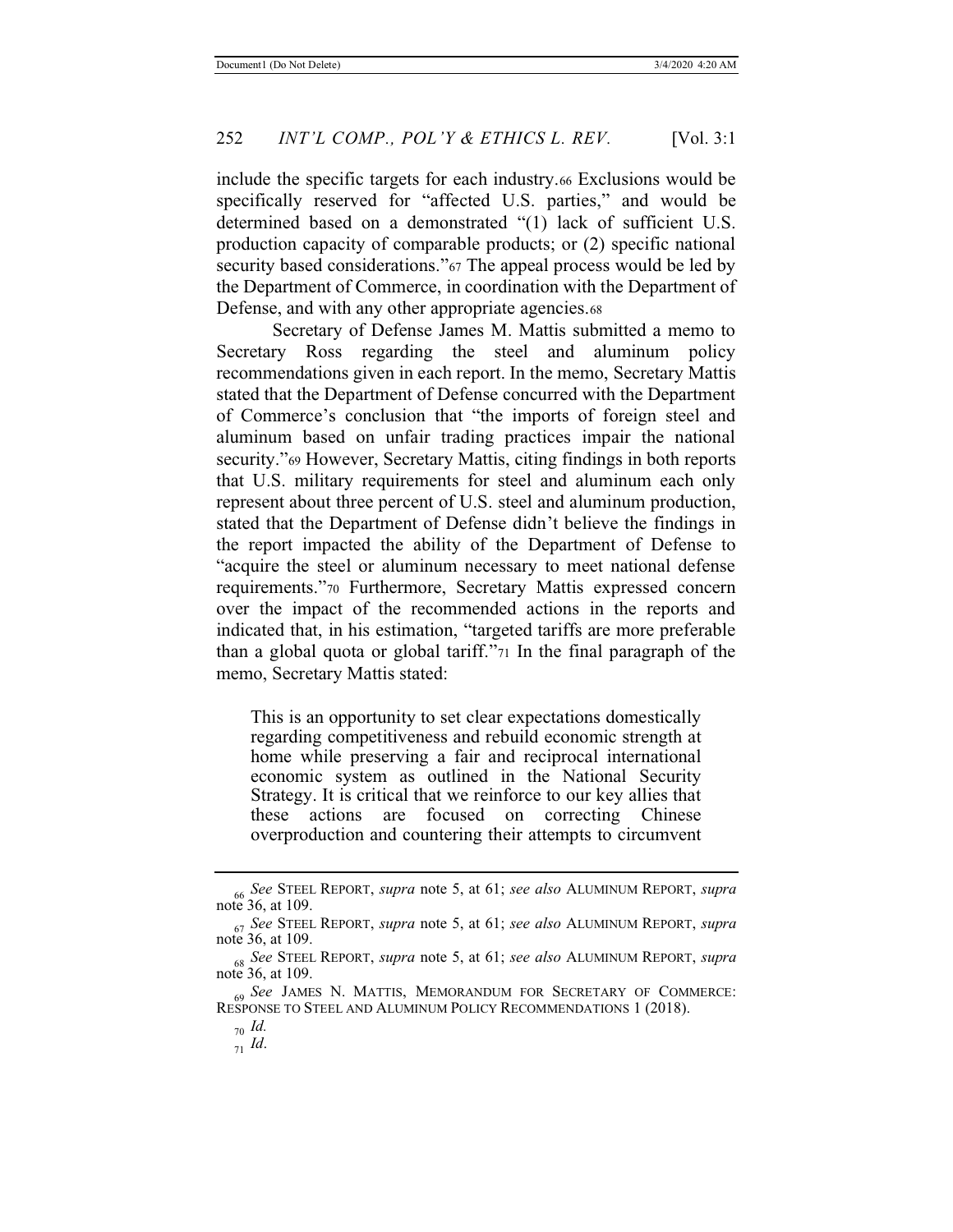existing antidumping tariffs – not the bilateral U.S. relationship.72

After considering both reports, President Trump issued two proclamations on March 8, 2018, in which he accepted both the findings of the reports, as well as the recommended actions regarding the imposition of global tariffs.73 President Trump's action differed only slightly from Commerce's recommendation in that he imposed round tariffs of twenty-five percent on steel and ten percent on aluminum.74

#### III. TRUMP, TRADE, AND TARIFFS

#### *A. Candidate and President Trump's Trade Policy*

While the specific tariffs imposed by President Trump are clearly derived from the conclusions and recommendations provided in the steel and aluminum reports, his inclination toward challenging foreign economies with tariffs is anything but a recent phenomenon. On June 16, 2015, Donald Trump officially announced his candidacy in a speech at Trump Tower.75 Early in the speech, then candidate Trump expressed that he was "a free trader" capable of curing the ails of prior administrations' free trade agreements that had been negotiated by "people that are stupid."76 Several paragraphs later, he offered his solution to the displacement of U.S. jobs by outsourced manufacturing, stating that "every car and every truck and every part manufactured in this plant [in Mexico] that comes across the border, we're going to charge you a 35-percent tax, and that tax is going to be paid simultaneously with the transaction, and that's it."77 From the first day of his campaign, Donald Trump indicated that he was unafraid to wield protectionist economic policy as a means of negotiating what he saw to be more favorable economic outcomes.

At an April 2016 campaign rally held in Pittsburgh, Pennsylvania, Donald Trump proclaimed "[i]t's steel city, and when

<sup>76</sup> *Id.*

<sup>72</sup> *Id*. at 2.

<sup>73</sup> *See* Proclamation 9704, *supra* note 2; Proclamation 9705, *supra* note 1.

<sup>74</sup> *See* Proclamation 9704, *supra* note 2; Proclamation 9705, *supra* note 1.

<sup>75</sup> TIME Staff, *Here's Donald Trump's Presidential Announcement Speech*, TIME (June 16, 2015), http://time.com/3923128/donald-trump-announcementspeech/.

<sup>77</sup> *Id.*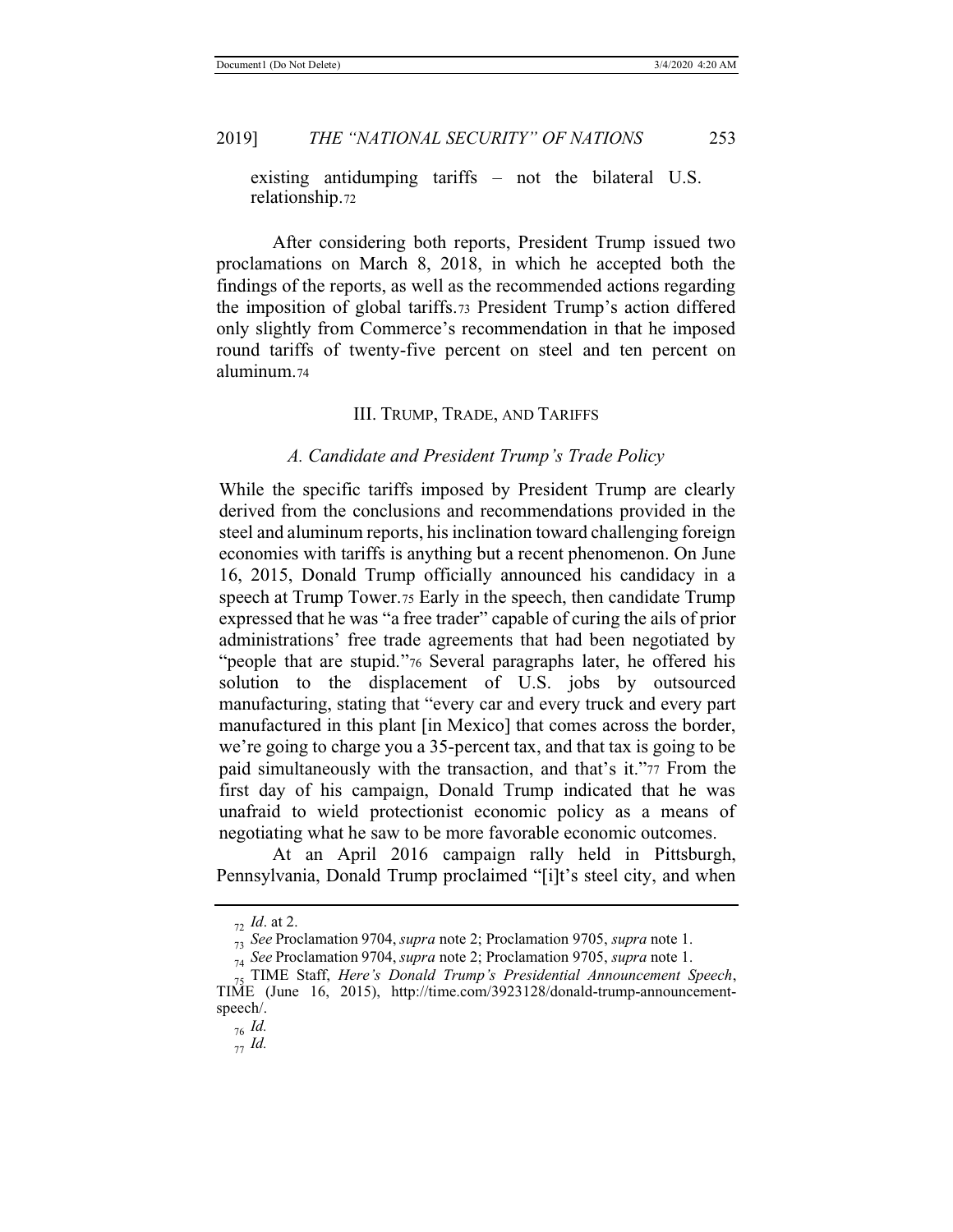I'm president guess what, steel is coming back to Pittsburgh."78 As a campaign promise to a prominent former steel producing city, then candidate Trump said:

We're going to go from making the worst trade deals in history, in the history of any country, to having great trade deals, where we bring jobs back, where we bring money back, where we bring factories back, where we bring *your*  steel industry back. China is dumping steel all over the united states. Okay, it's killing you . . . we're going to create jobs, so people can pay. We're going to create good jobs too, real jobs, we're going to build United States steel back, we're going to get these coal companies back. They're dying. They're dying."79

As a candidate, President Trump seized on a decrease in manufacturing as an economic platform to energize a base comprised of working-class voters. On August 24, 2016, Donald Trump held a rally in Orlando, Florida in which he expounded upon, among other things, his views on trade.80 After spending nearly a minute speaking about the United States' trade deficit with China, Trump said:

And I'm going to use every lawful presidential power to remedy the trade disputes including the application of tariffs, and I'll tell you, we're gonna [sic] probably have to use them in at least some cases, because they have to understand we're not playing games any longer, folks. We're not playing games. If we take these steps, jobs and factories will come roaring back into our country.81

Importantly, though, he would go on to add (almost as an afterthought) that "[m]anufacturing is also a matter of national security. It's national security. Our manufacturing is being decimated,

<sup>78</sup> Factbase Videos, *Speech: Donald Trump – Pittsburgh, PA – April 13*, *2016*, at  $00:\overline{0}6:33-00:06:41$ https://www.youtube.com/watch?time\_continue=2546&v=hdE4J5wHZnY.

<sup>79</sup> *Id.* at 00:41:54-00:42:34 (emphasis added).

<sup>80</sup> *Donald Trump Campaign Rally in Tampa, Florida*, C-SPAN (Aug. 24, 2016), https://www.c-span.org/video/?414315-1/donald-trump-campaigns-tampa-florida. <sub>81</sub> *Id.* at 1:01:13.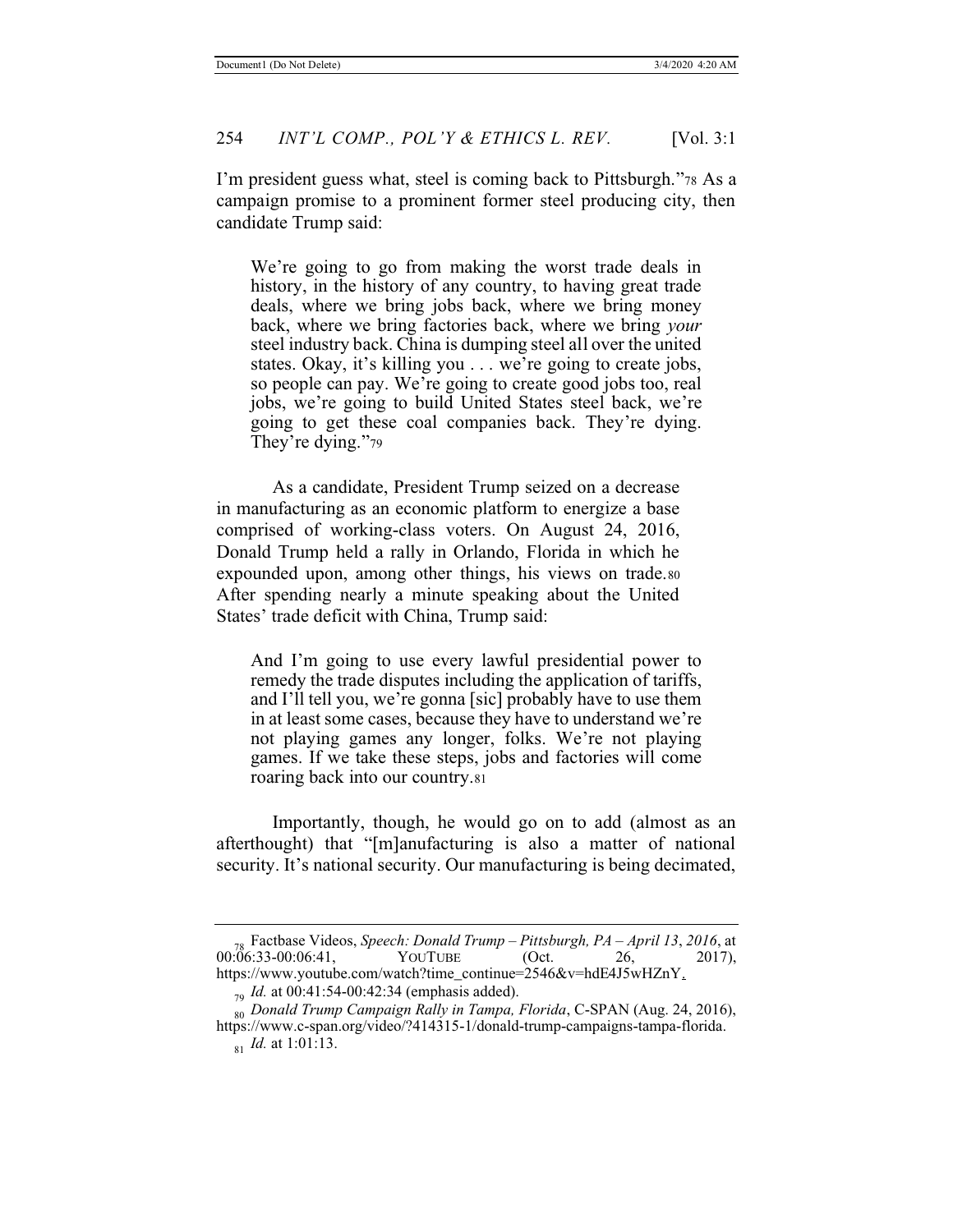decimated, we're not going to have manufacturing."82 An argument in good-faith must recognize that Trump did in fact claim the domestic manufacturing industry to be one element of an extremely broad umbrella of national security concerns, though he did not elaborate further as to how. At the very least, he hedged his bets by shrouding job growth in the cloak of national security concern.

All the same, this mention of national security in regard to the strength of domestic industry appeared to be a disclaimer of sorts and seems to take a backseat to the greater political message of personal economic prosperity for voters. This note is not arguing that a robust steel industry in the United States and a healthy national security apparatus are mutually exclusive, nor that they need be for the president's use of Section 232 of the Trade Expansion Act to be pretextual. An important distinction is that Trump had previously identified, as did the Departments of Commerce and Defense, that China was the primary contributor to excess steel capacity, and yet he has applied *global* tariffs to *all* steel and aluminum imports.

### *B. President Trump's Political Approach to Tariffs*

Since his election, Donald Trump has repeatedly threatened to impose tariffs of up to twenty-five percent on the import of foreign cars.83 On July 25, 2018, after imposing steel and aluminum tariffs on European imports, President Trump met with E.U. Commission President Jean-Claude Junker to discuss a host of issues, the future of trade between the United States and the E.U. amongst them.84 Both parties were embroiled in the beginnings of a trade war as Europe had imposed retaliatory tariffs upon U.S. goods to counter the tariffs on steel and aluminum.85 The day before the meeting took place, President Trump telegraphed his opinion regarding the upcoming talks in two tweets. In the first, he stated that:

<sup>82</sup> *Id.* at 1:01:53.

<sup>83</sup> Christina Wilkie & Tucker Higgins, *Trump, EU Agree to Work on Lowering Tariffs, Averting a Potential Trade War*, CNBC (July 25, 2018, 7:52 PM ET), https://www.cnbc.com/2018/07/25/trump-we-hope-to-work-something-out-on-afair-trade-deal-with-europe.html.

<sup>84</sup> *Id.*

<sup>&</sup>lt;sup>85</sup> Richard Partington, *Trump Threatens Car Tariffs After EU Sets Up £2.5bn of Levies on US*, THE GUARDIAN (June 22, 2018, 12:02 EDT), *on US*, THE GUARDIAN (June 22, 2018, 12:02 EDT), https://www.theguardian.com/business/2018/jun/22/bourbon-levis-prices-rise-euenforces-tariffs-us.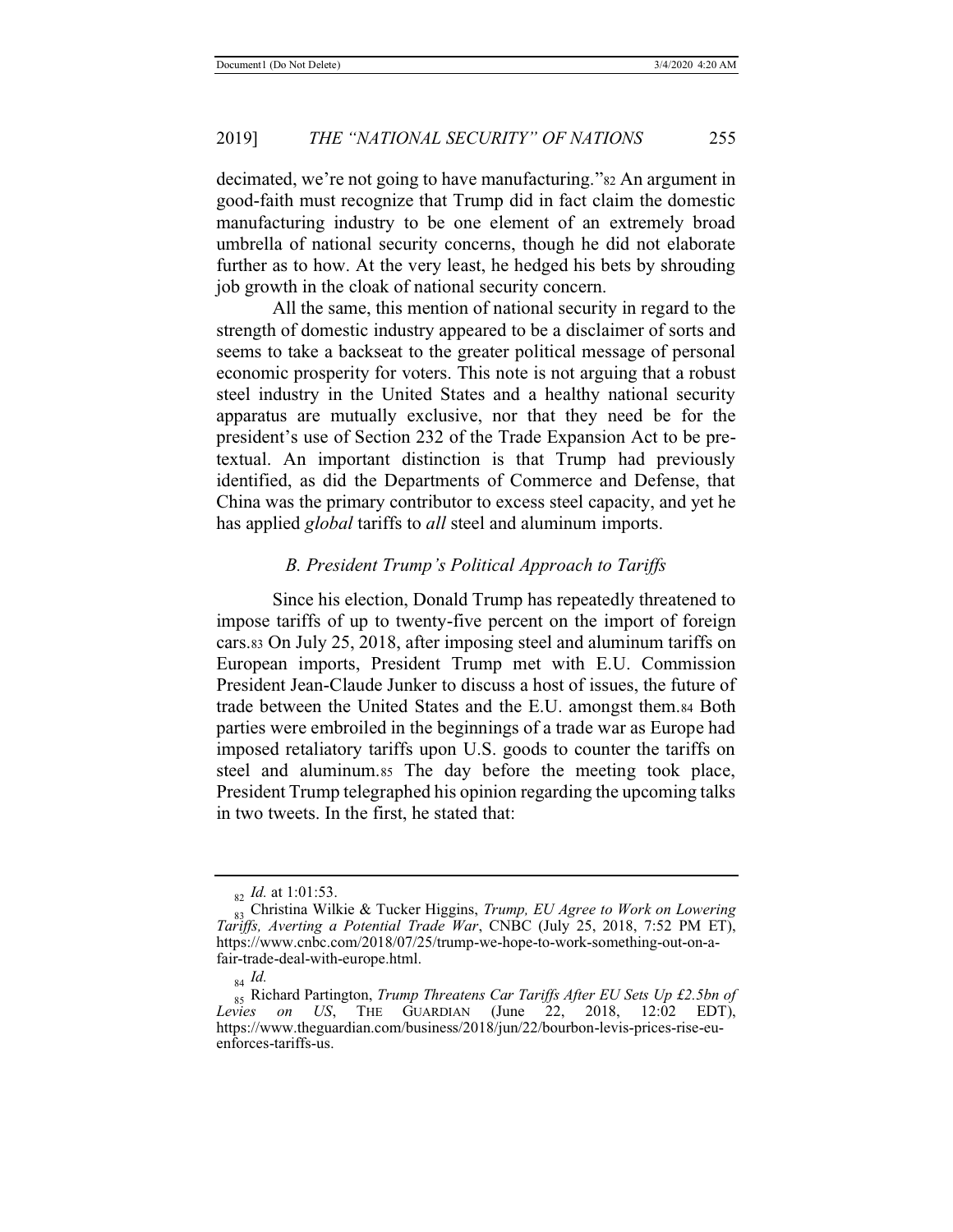[t]ariffs are the greatest! Either a country which has treated the United States unfairly on Trade [sic] negotiates a fair deal, or it gets hit with Tariffs [sic]. It's as simple as that and everybody's talking! Remember, we are the "piggy bank" that's being robbed. All will be Great [sic]!86

 President Trump later tweeted tweet that he "[had] an idea for [the European Union]. Both the U.S. and the E.U. drop all Tariffs, Barriers, and Subsidies [sic]! That would finally be called Free Market [sic] and Fair Trade [sic]! Hope they do it, we are ready—but they won't!"87

The result of the meeting was hailed as an apparent success for both parties. President Trump remarked that both parties had "agreed . . . to work together toward zero tariffs, zero non-tariff barriers and zero subsidies on non-auto industrial goods."88 According to Juncker, each party reached the agreement that escalation of a trade war should be cooled, and that the parties would "reassess existing tariffs on steel and aluminum."89 In the process, the E.U. agreed to buy billions of dollars' worth of American exports.90

The context in which such specific terms were struck is perhaps even more telling than the discussions themselves. On May 23, 2018, the Trump Administration initiated a Section 232 investigation into motor vehicle and auto-part imports to assess their potential risk to national security.91 On the same day, the Wall Street Journal reported that President Trump was seeking to impose new tariffs on automobile imports up to the twenty-five percent that he had already placed on steel, and that the tariffs were meant to target Japanese and European auto makers.92 On June 22, 2018, the E.U. took

<sup>86</sup> *Trump on Twitter (July 24): Trade, Russia, EU*, REUTERS (July 24, 2018, 9:28 PM), https://www.reuters.com/article/us-usa-trump-tweet/trump-on-twitter-traderussia-eu-idUSKBN1KF04D.

<sup>87</sup> *Id.*

<sup>88</sup> David Smith & Dominic Rushe, *Trump and EU Officials Agree to Work Toward 'Zero Tariff' Deal*, THE GUARDIAN (July 25, 2018, 16.52 EDT), https://www.theguardian.com/us-news/2018/jul/25/trump-juncker-trade-war-euzero-tariff-deal.

<sup>89</sup> *Id.*

<sup>90</sup> *Id.*

<sup>&</sup>lt;sub>91</sub> CONG. RESEARCH SERV., IF 10971: SECTION 232 AUTO INVESTIGATION, (Oct. 24, 2018).

<sup>92</sup> William Mauldin, Timothy Puko & Kate O'Keefe, *Trump Administration Looks Into New Tariffs on Imported Vehicles*, WALL STREET J. (May 23, 2018, 8:58 pm ET), https://www.wsj.com/articles/trump-administration-weighs-new-tariffson-imported-vehicles-1527106235?mod=article\_inline.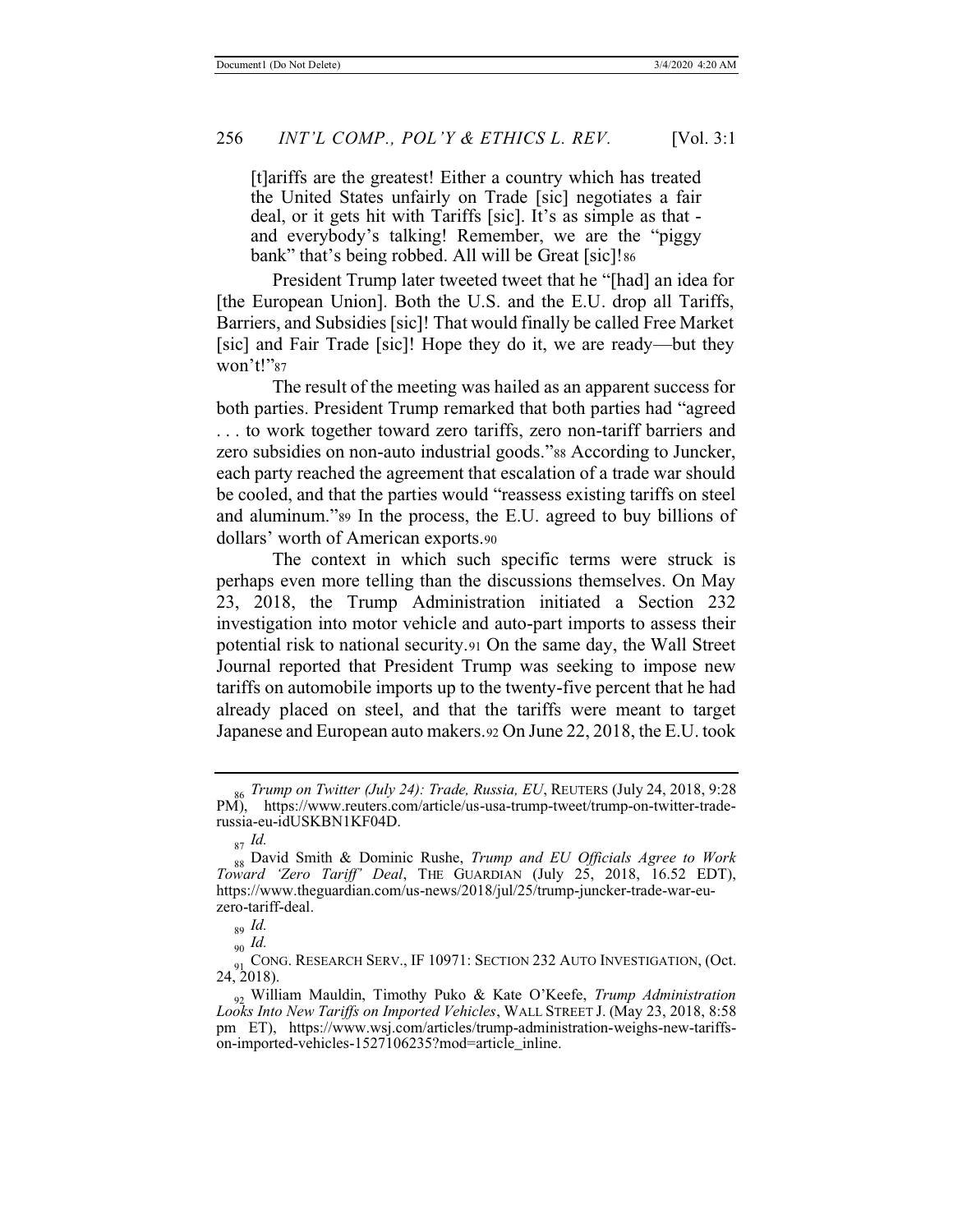official action in response to the tariffs on steel and aluminum by placing tariffs on a wide variety of U.S. consumer goods.93

President Trump took to Twitter later on June 22 to decry the E.U. tariffs and say that "if these Tariffs [sic] and Barriers [sic] are not soon broken down and removed, we will be placing a 20% tariff on all of their cars coming into the U.S. Build them here!"94 During this same period, China had also retaliated for the tariffs levied against them including steel and aluminum, among others95—by placing tariffs on a litany of U.S. goods, and perhaps most acutely, soybeans.96

According to a Forbes article published on July 8, 2018, this resulted in a drastic drop in the price of U.S. soybeans between May and July, which forecasted what would be a nearly eight-billion-dollar loss in total revenue.97 Seventeen days later, already mitigating a twenty-five percent tariff on steel exports and a ten-percent tariff on aluminum exports, as well as a threatened twenty to twenty-five percent tariff on all auto exports, the E.U. Commissioner met with President Trump to discuss, among other things, trade. The result of the meeting was an agreement to halt any potential future tariffs, *including on automobiles and auto parts*.98 In exchange, the European Union agreed to lower tariffs on non-auto industrial goods and increase its imports of two U.S. goods: liquefied natural gas and *soybeans*.99

Trump's concern regarding a trade imbalance between the United States and foreign auto-manufacturers has been documented for some time longer than the May 23 initiation of a Section 232 investigation would indicate. At the previously discussed April 13,

<sup>93</sup> Partington, *supra* note 85.

<sup>94</sup> *Id.*

<sup>&</sup>lt;sub>95</sub> President Trump had previously imposed tariffs on several Chinese goods, most prominently solar panels, based on presidential authority under § 201 of the Trade Act of 1974. *See Section 201 Solar Tariffs*, SOLAR ENERGY INDUSTRIES ASS'N, https://www.seia.org/research-resources/section-201-solar-tariffs (last visited Feb. 3, 2019). This provision pertains to domestic industries that are "serious[ly] injure[d]" or "threat[ened] with "serious" injury by increased import. 19 U.S.C. § 2251(a).

<sup>96</sup> Chuck Jones, *Trump's and China's Tariffs Could Do Permanent Damage to Soybean Farmers*, FORBES (July 8, 2018, 2:45PM), https://www.forbes.com/sites/chuckjones/2018/07/08/trumps-and-chinas-tariffscould-do-permanent-damage-to-soybean-farmers/#3d07d207287f.

<sup>97</sup> *Id.*

<sup>98</sup> *Trump and EU's Juncker Pull Back from All-Out Trade War*, BBC NEWS (July 26, 2018), https://www.bbc.com/news/world-us-canada-44961560.

<sup>99</sup> *Id.*(emphasis added).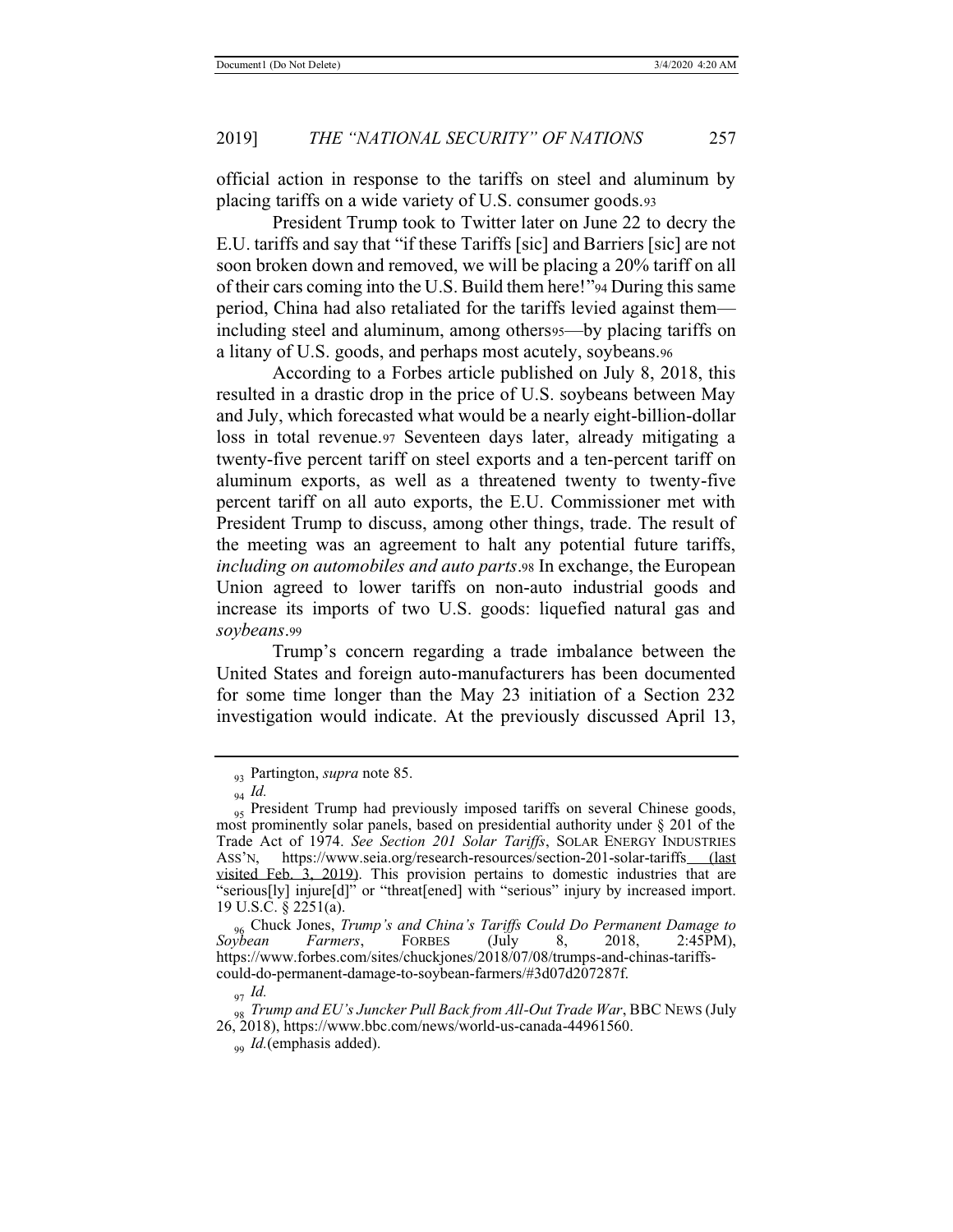2016 campaign rally in Pittsburgh, Donald Trump expressed serious dismay at what he perceived to be a problematic imbalance in autotrade with Japan, in which he stated:

And you talk about trade imbalance, they send us millions of cars we send them practically nothing. And what do we get, and then we defend them, and it's all wonderful, but we gotta get paid something, we gotta get a little, we gotta do something. Folks, we're getting ripped [off] by everybody . . . .100

In that quote, candidate Trump acknowledged that there was a strategic military partnership with Japan, but still indicated that his primary concern with the trade imbalance was not defense or manufacturing related, but rather getting "paid something."<sup>101</sup>

Japan has not been alone in drawing the president's ire over a perceived imbalance in international trade of automobiles and autoparts. Trump has consistently derided European manufacturers, specifically those from Germany, for selling large numbers of vehicles in the United States while importing comparatively fewer. In an interview given to a German newspaper just before his inauguration, President-elect Trump remarked that "[w]hen you walk down Fifth Avenue [in Manhattan], everybody has a Mercedes-Benz parked in front of his house," as well as rhetorically asked "[h]ow many Chevrolets do you see in Germany? Not many, maybe none . . . . It's a one way street."102 In that same interview, he threatened multiple German luxury automakers—as well as Japanese automaker Toyota because of his dismay with their manufacturing operations outside of the United States, saying "[i]f you want to build cars in the world, then I wish you all the best. You can build cars for the United States, but

<sup>100</sup> *Speech: Donald Trump – Pittsburgh, PA – April 13, 2016*, *supra* note 78, at 00:37:11-00:37:29.

<sup>101</sup> *Id.*

<sup>102</sup> Griff Witte & Rick Noack, *Trump's tariff threats suddenly look very real in the heartland of Germany's car industry*, WASHINGTON POST (June 22, 2018), https://www.washingtonpost.com/world/europe/trump-has-long-threatened-tohike-tariffs-on-european-cars-german-auto-workers-now-fear-he-isntbluffing/2018/06/22/bfcf2326-6e60-11e8-b4d8-

eaf78d4c544c\_story.html?utm\_term=.3e0114381a5d.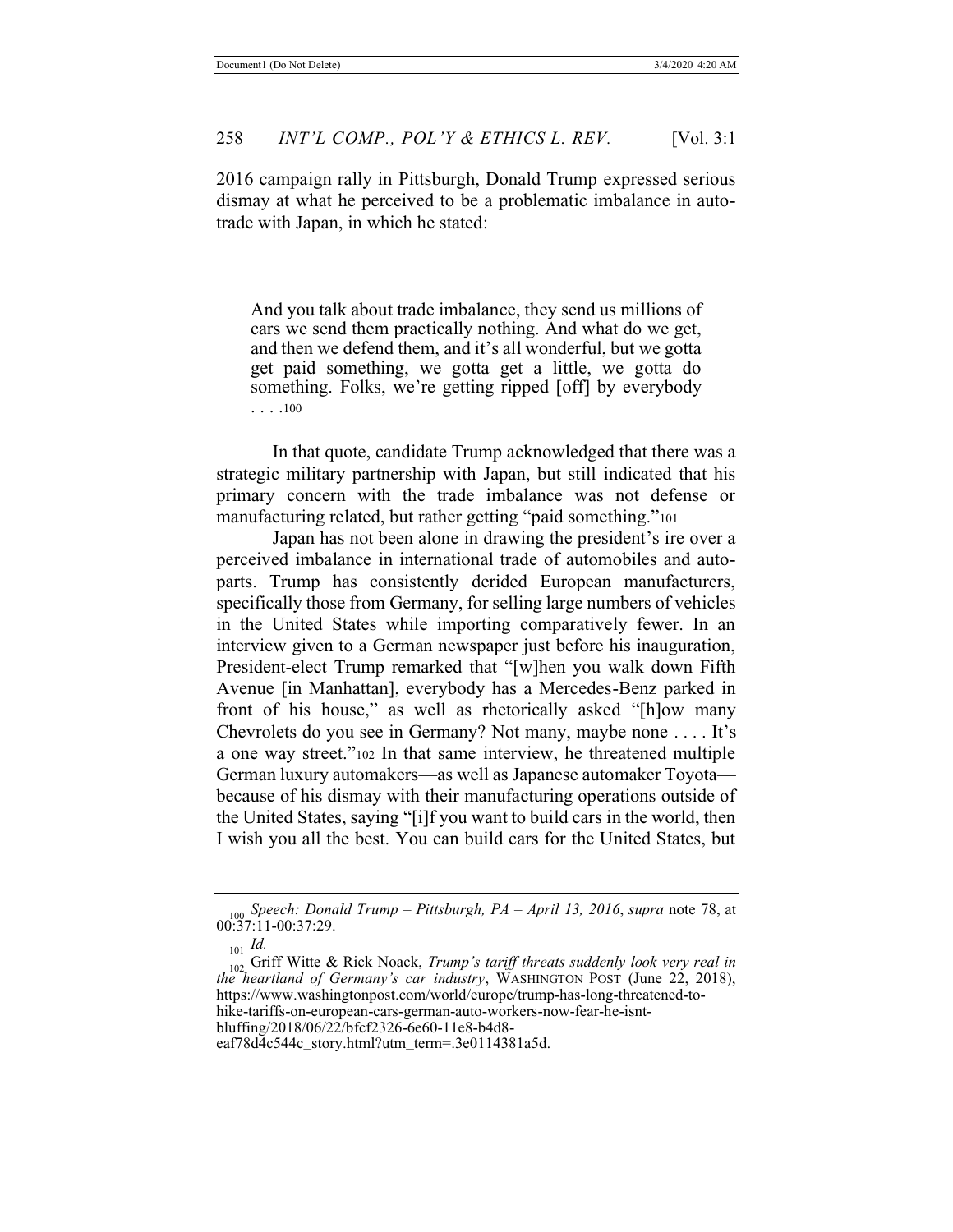for every car that comes to the USA, you will pay thirty-five percent tax."<sup>103</sup>

President-elect Trump additionally called out BMW by name for its potential plans to operate a manufacturing plant in Mexico, saying "I would tell BMW that if you are building a factory in Mexico and plan to sell cars to the USA, without a thirty-five percent tax, then you can forget that."104 It is worth noting that the automakers that Trump called out by name for exporting to the United States also have plants that manufacture and distribute vehicles within the United States.105

### *C. National Security as a Clear Pretext: Autos*

While the primary focus of this note is on the initial promulgation of tariffs on steel and aluminum imports into the United States—where it may be difficult to parse the president's rhetoric during the campaign and early days of his presidency from a potentially legitimate national security concern regarding steel and aluminum imports—the initiation of the third investigation into the import of what are generally consumer goods demonstrates a narrative that is in line with the president's proclamations made both on the campaign trail and once in office.

Trump's views on the importation of cars, especially luxury automobiles, clearly appear to be rooted in his "Make America Great Again" platform of general economic nationalism. For years, Donald Trump has lamented domestic automobile manufacturing output and criticized foreign auto-makers. During his candidacy and time as president-elect, Trump suggested taxing automobile imports at the border, and in the early part of his Presidency he reiterated his position. Once he had successfully unilaterally promulgated tariffs on steel and aluminum in the name of national security—which were ultimately applied to hostile and allied nations alike—President Trump initiated the same investigative process into the national security implications of foreign auto imports on the domestic automanufacturing economy. On June 22, 2018, nearly one month after requesting the investigation—which was originally scheduled to

<sup>103</sup> Edward Taylor & Andreas Rinke, *Trump Threatens German Carmakers with 35 Percent U.S. Import Tariff*, REUTERS (Jan. 16, 2017, 4:04 AM), https://www.reuters.com/article/us-usa-trump-germany-autos-idUSKBN1500VJ.

<sup>104</sup> *Id.*

<sup>105</sup> *Id.*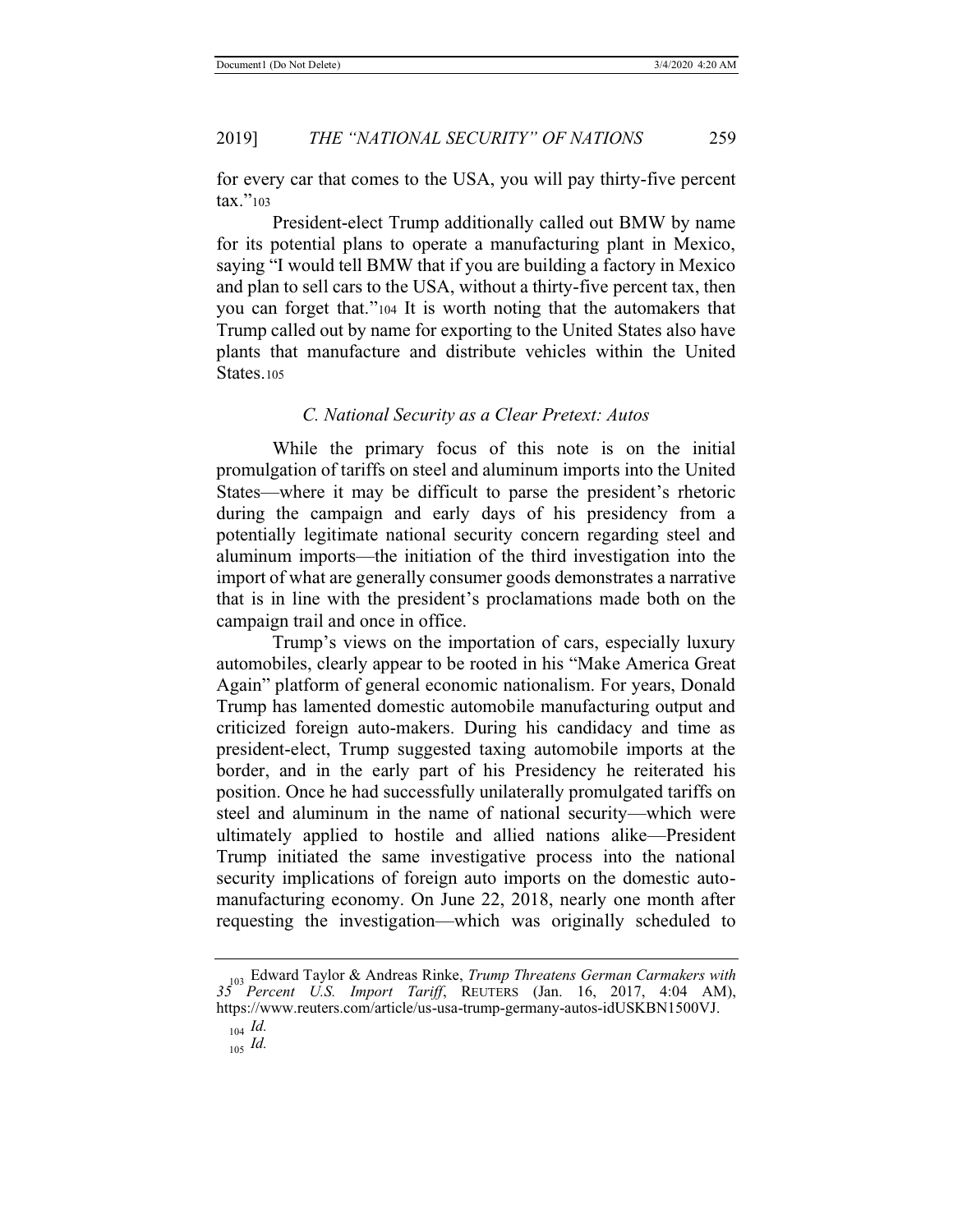conclude in August 2018, and later pushed back until November 2018106—President Trump threatened to impose tariffs of twentypercent on automobiles107 in direct response to retaliatory tariffs from the European Union.

Absent a finished report with recommendations from the Department of Commerce, President Trump had no authority to impose a twenty-percent tariff on automobiles. The threat that he made to do so was structured not as a proclamation of concern for the domestic auto-industry, but as an ultimatum in response to the European Union's imposition of retaliatory tariffs on *consumer goods unrelated* to the American automobile market as a whole.108 The president withdrew his immediate threats to impose tariffs on European automobiles in exchange for an immediate increase in European importation of American products unrelated to automobiles, as well as future negotiations surrounding the elimination of trade barriers entirely.109

Trump did in fact receive a report from Commerce on February 17, 2019, just hours before that 270-day statutory deadline; the administration declined to publicly publish the report or divulge its findings and conclusions during the 90-day period in which the President was required to agree or disagree.<sup>110</sup> On May 17, 2019, once again on the final day of the statutory period, the administration

https://www.theguardian.com/business/2018/jun/24/tariffs-trump-china-red-statesretaliation.

<sup>106</sup> RACHEL F. FEFER, CONG. RESEARCH SERV., IF 10971: SECTION 232 AUTO INVESTIGATION, (2018).

<sup>107</sup> Partington, *supra* note 85.

<sup>&</sup>lt;sub>108</sub> Among the items targeted by the E.U. and China are Harley-Davidson motorcycles, which are manufactured in the State of Wisconsin. It has been suggested that this targeted tariff was an attempt to apply pressure to House Majority Leader Paul Ryan, a Republican from Wisconsin, as well as undermine President Trump in key electoral voting blocks. *See* Partington, *supra* note 85; *see also* Edward Helmore, *Chinese Retaliatory Tariffs Aim to Hit Trump in His Electoral Base*, THE GUARDIAN (June 24, 2018), GUARDIAN (June 24, 2018),

<sup>109</sup> *Trump and EU's Juncker pull back from all-out trade war*, *supra* note 98. Though statutorily different, Trump's tariff war with China also demonstrates that he views tariffs as a normal means of economic policy with political considerations. For example, President Trump postponed another round of tariffs on Chinese goods on August 13, 2019, out of concern for the Christmas season "just in case some of the tariffs would have an impact on U.S. consumers." Kevin Breuninger, *Trump Says He Delayed Tariffs Because of Concerns Over Christmas Shopping Season*, CNBC (Aug. 13, 2019), https://cnb.cx/2Tx7yvt.

<sup>110</sup> David Lawder & David Shepardson, *U.S. Agency Submits Auto Tariff Report to White House*, REUTERS (Feb. 17, 2019), https://reut.rs/2GMZYbY.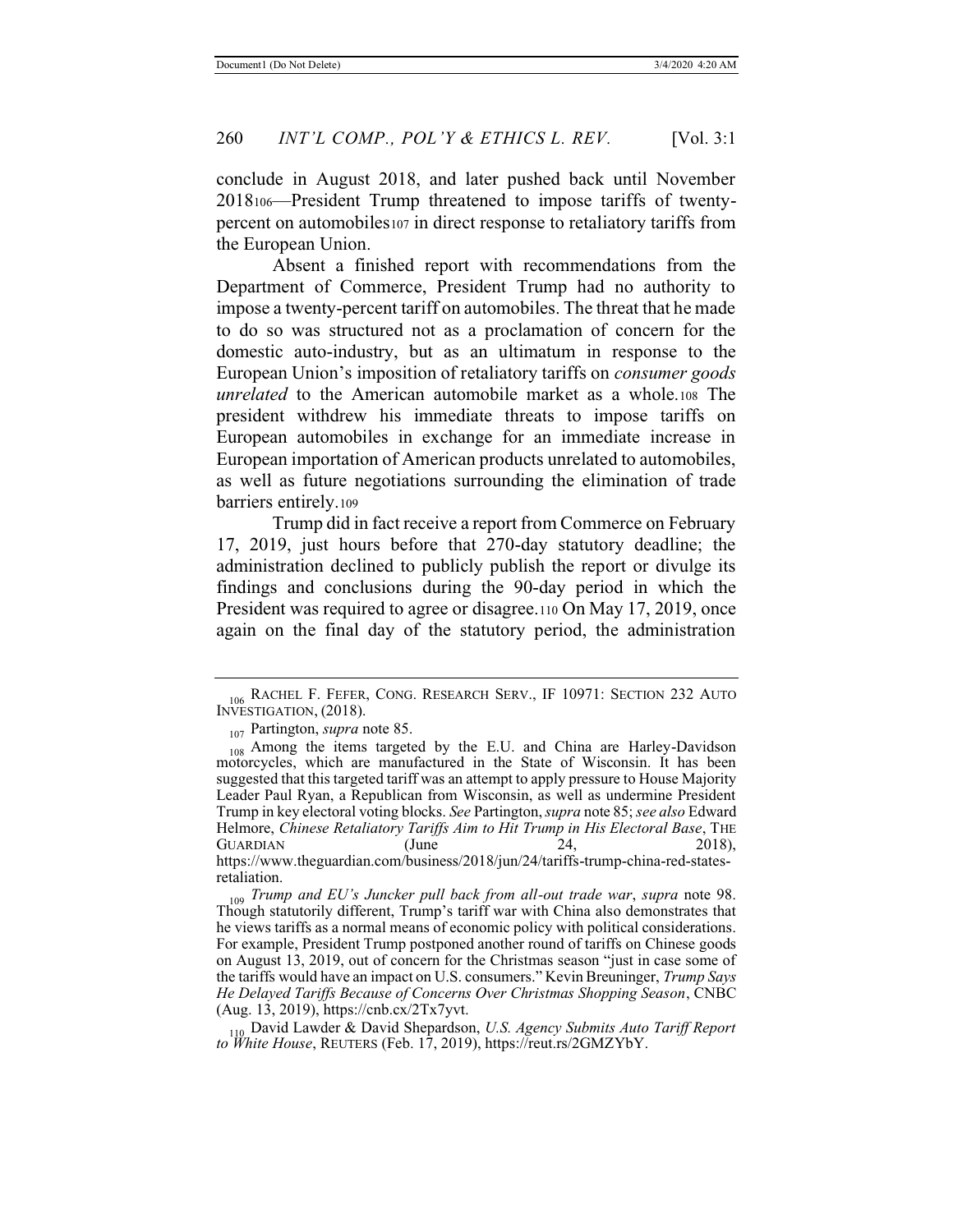published Proclamation 9888 which states that the President concurred with Commerce's conclusion that auto imports did in fact pose a threat to national security.111 The proclamation further states that imported automobiles and auto parts will reduce the strength of the domestic auto-industry and by extension domestic research and development within the field.112

According to the proclamation, President Trump's action to be taken subsequent to his agreement with the report would be to continue to pursue trade negotiations with other nations under 19 U.S.C. §  $1862(c)(3)(A)(i)$ , which provides the President a 180-day period to successfully ameliorate the trade concern through negotiations.113 The proclamation goes on to assert that if an agreement is not reached or is ineffective, the "statute authorizes the President to take other actions he deems necessary to adjust imports and eliminate the threat that the imported article poses to national security."114 As of the beginning of October, 2019, the administration had still withheld the report from the public, and with it any substantive explanation of the information gathering processes employed and empirical justifications put forth therein. In effect, the administration came to a conclusion that is facially suspect and relied upon and relied upon yet another provision within the statute to use the following six-months as a cudgel to browbeat other countries into falling in line with the President's domestic economic agenda.

Within approximately two months of receiving the steel and aluminum reports, Trump issued proclamations that would ultimately impose global tariffs on the metals.115 In the case of automobiles, it took the president nearly ninety days to agree or disagree with the auto-tariff report, and his official action in response was to procrastinate for another six months while the specter of tariffs loomed over auto-manufacturing countries. Even where the rationale provided for the metals was pretextual, as this note suggests, the administration's prompt response in the application of tariffs at least suggested that the alleged national security harm was urgent.

<sup>114</sup> *Id.*

<sup>111</sup> ADJUSTING IMPORTS OF AUTOMOBILES AND AUTOMOBILE PARTS INTO THE UNITED STATES, 84 FED. REG. 23433 (May 17, 2019), *available at*  https://www.federalregister.gov/documents/2019/05/21/2019-10774/adjustingimports-of-automobiles-and-automobile-parts-into-the-united-states.

<sup>112</sup> *Id.*

<sup>113</sup> *Id.*

<sup>115</sup> *See* Proclamation 9704, *supra* note 2; Proclamation 9705, *supra* note 1.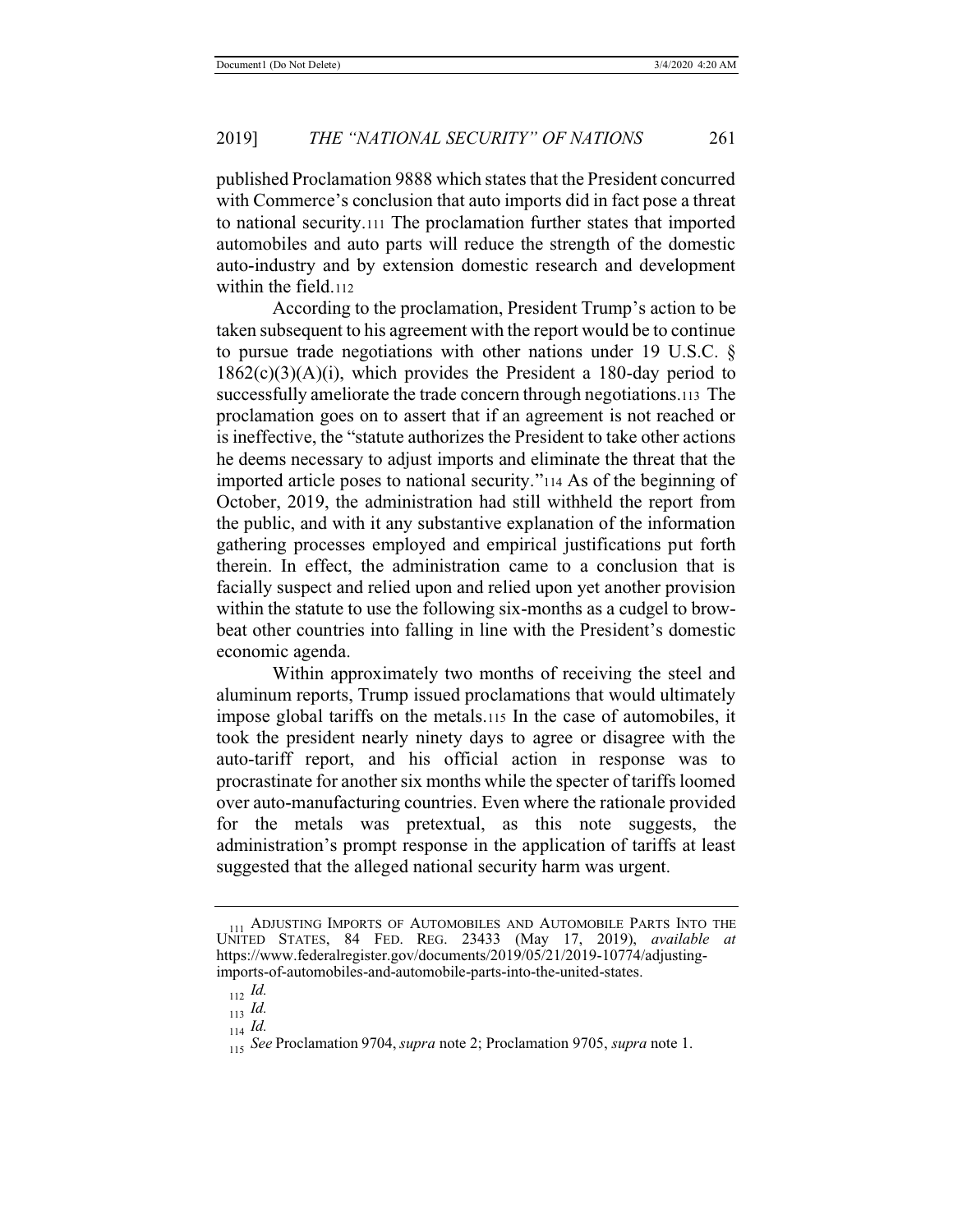President Trump has repeatedly threatened European and Asian auto-making countries with tariffs, has actually been delivered and concurred with a report which purports to support the application of tariffs on automobiles and their parts for national security purposes, and yet has chosen to prolong the alleged injury to U.S. national security for an additional six months to attempt to solve the dispute through trade negotiations, which, based on his actions following the metal tariffs metals, would have occurred just the same. While the nature of different national security threats may vary temporally—i.e. imminent military attack vs. gradual rising sea levels—declining to act on the matter more than a year after personally, and nearly six months after legally proclaiming it a matter of national security implies a lack of urgency of associated with the notion of security. Instead, it gives the appearance that the imports are not a current threat to national security as contemplated by the statute, but that, absent the rationale, the President would lack tariff leverage to negotiate with other nations.

In a very practical way, the tariffs on steel and aluminum have brought foreign nations to the negotiating table. The tariffs have prompted some countries, like South Korea, to meet with the U.S. and renegotiate quotas on steel and aluminum. It has forced others, such as the China, to enter into a trade war with the United States, a combative process that will likely require extensive negotiations to end. Once at "the table," Trump has raised the possibility of increased tariffs in order to obtain concessions on trade. What lays bare the pretextual reliance on Section 232 to impose Trump's otherwise unavailable action on trade is the leveraging of a first round of global tariffs to get the attention of the world, followed by a threat of tariffs that could only be justified at the time based on an *incomplete investigation* under Section 232. Now the investigation *is* complete, it states that auto tariffs are a threat, and yet it is the *threat* of tariffs that is being used as little more than a cudgel while we apparently suffer injury to our national security.

While Trump's reliance on the national security clause is troubling in application, it also raises concern when determining how to counteract the measures. For example, by the end of September, 2019, the steel capacity utilization rate had passed the 80% threshold earmarked in the report and proclamation, yet there was no apparent end in sight for the tariffs.116 With steel tariffs persisting beyond their

<sup>116</sup> *This Week's Raw Steel Production*, AMERICAN IRON AND STEEL INSTITUTE, https://www.steel.org/industry-data (last visited Oct. 6, 2019) ("Adjusted year-to-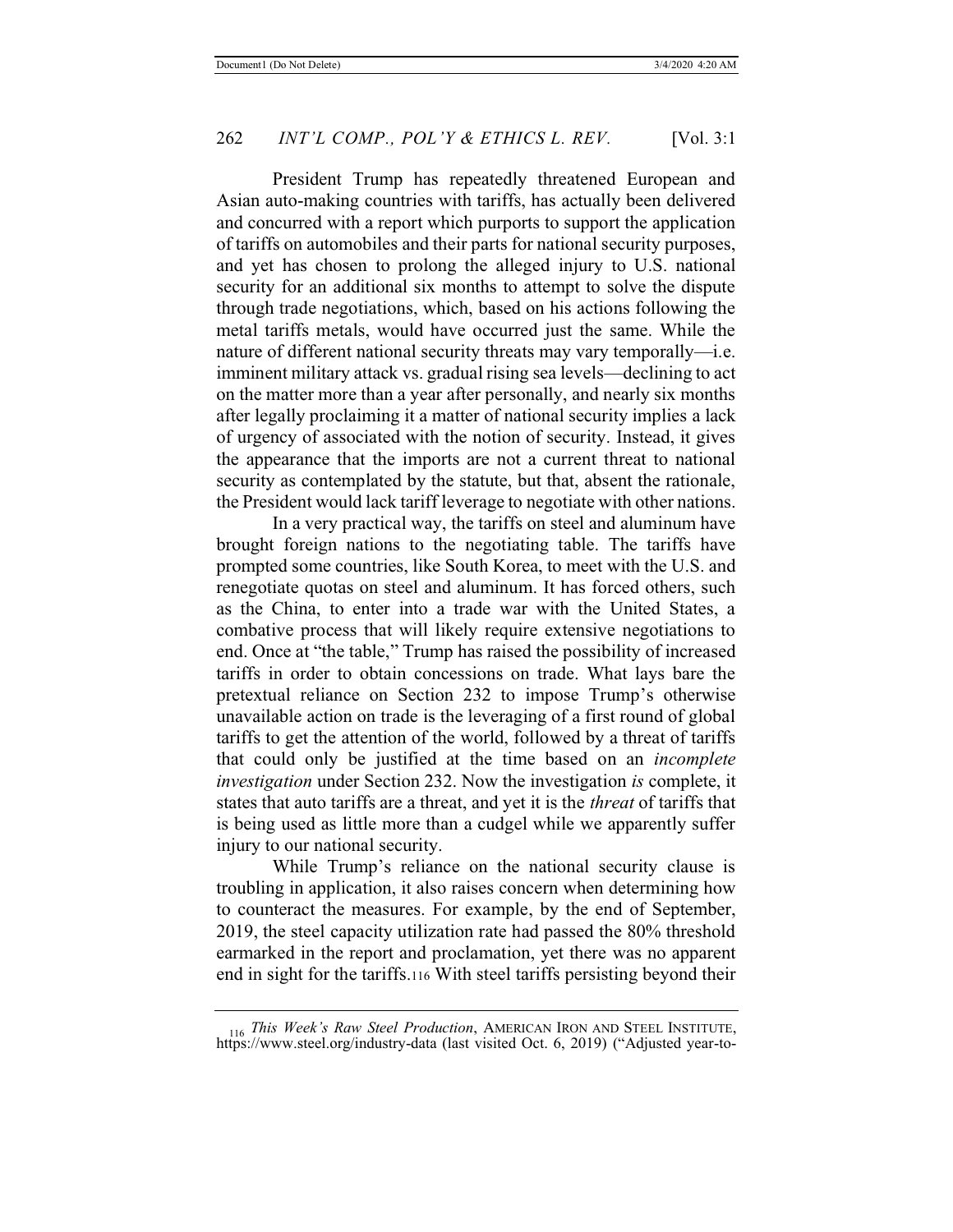justified necessity, and the threat of auto-tariffs seemingly indefinitely looming, we are left with a serious concern: has the President truly found a loophole to circumvent institutional and Constitutional norms, and if so, what can be done about it?

# IV. POWERS AND POTENTIAL LIMITATIONS OF THE PRESIDENT'S TARIFF AUTHORITY

# *A. Inherent Executive Power, or Lack Thereof*

Thus far, this note has focused on Trump's authority to impose tariffs exclusively based on the affirmative findings and recommendations of a Section 232 report. Implicit in that discussion is the premise that, absent this statutory grant of executive authority by the legislature, the president would otherwise be unable to take this action. This is because the constitutional authority to impose such measures lies with Congress. Article I, § 8, clause 1 grants Congress the enumerated power to "lay and collect taxes, duties, imposts and excises . . . ."117 It further grants Congress the power "[t]o regulate commerce with foreign nations . . . . "<sup>118</sup>

Based exclusively on the text of the Constitution, it is apparent that the power to levy taxes upon goods involved in commerce between the United States and foreign countries lies with the Congress, not the president. Moreover, Article II only grants the president the "[p]ower, by and with the Advice and Consent of the Senate, to make Treaties, provided two thirds of the Senators present concur."119 While President Trump may view tariffs as an essential tool in the treaty negotiation process, Article II does not afford him the latitude to impose them simply because it would be expedient, or desirable. Following Justice Jackson's tripartite framework, found in his concurrence in *Youngstown Sheet & Tube Co. v. Sawyer*, a

date production through September 28, 2019 was . . . at a capability utilization rate of 80.6 percent.").

 $117$  U.S. CONST. art. I, § 8, cl. 1.

<sup>118</sup> U.S. CONST. art. I, § 8, cl. 3.

 $119$  U.S. CONST. art. II, § 2, cl. 2.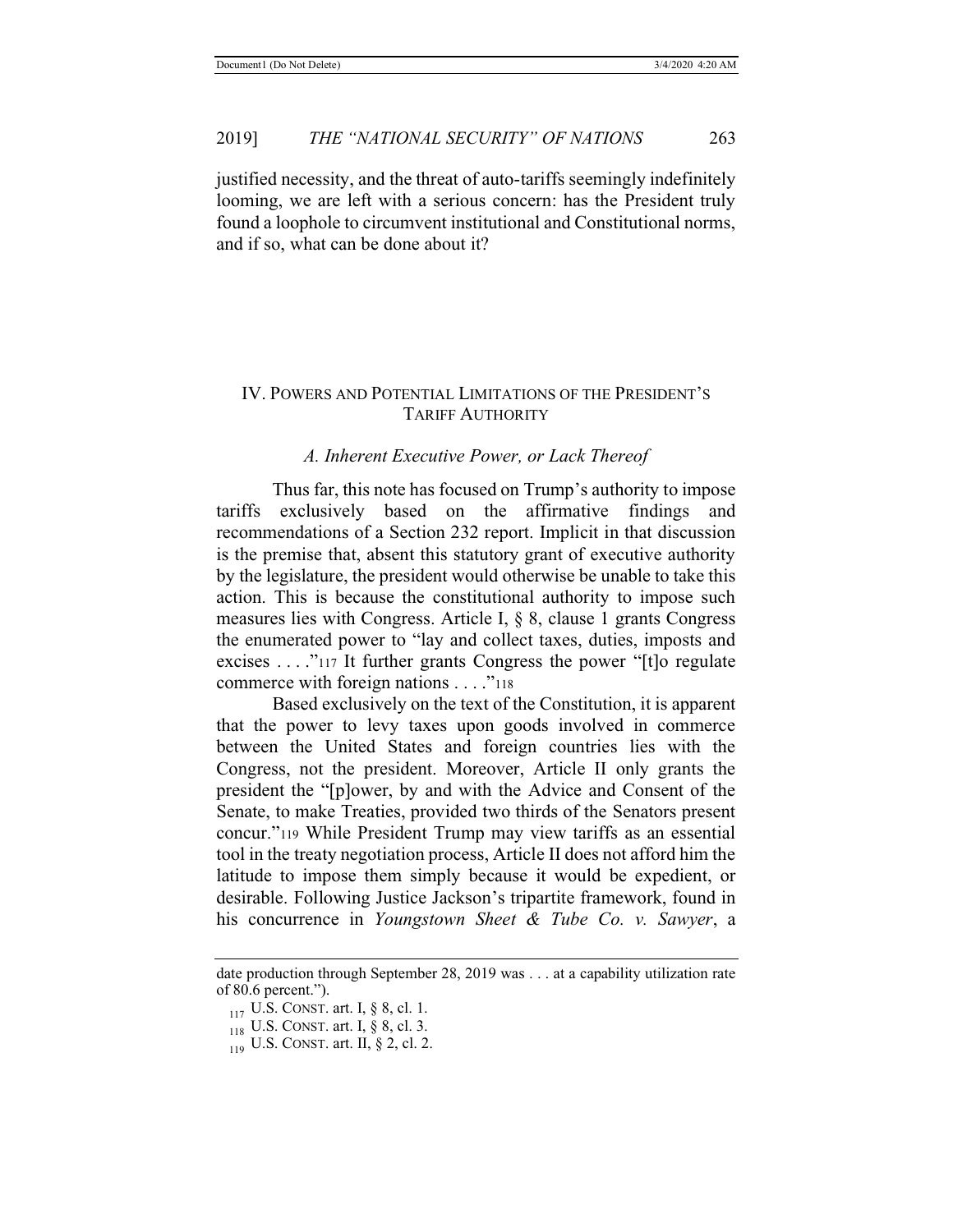president can take an action beyond the context of their own Constitutional powers only if the legislative branch has authorized the president to perform such actions.120 Regarding this topic, the president would only have the authority to impose these tariffs if the legislative branch has delegated some of its authority to the executive.

### *B. History of Congressional Delegation of Tariff's Authority*

In the case of tariff policy, Congress has, in limited contexts, incrementally granted the president greater control over the process of adjusting tariffs. Prior to, and through the passage of the Smoot-Hawley Tariff Act of 1930, Congress exercised "exclusive authority over U.S. tariffs."121 However, in 1934, a Democratic Congress passed the Reciprocal Trade Agreements Act ("RTAA"), and in doing so granted the president the authority to negotiate and *reduce* tariffs with foreign countries, without congressional approval.122 President Roosevelt saw this mandate as essential for creating a diplomatic environment conducive for convincing foreign protectionist governments to lower their own barriers to trade.123 As a result of its passage, the president was permitted to negotiate and enter into "bilateral, reciprocal trade agreements with a view toward the tariffs of mutual interest to the United States and specific trade partners."124

The RTAA did not, however, permit the president to unilaterally impose new tariffs targeting *individual* countries or items not already on the "dutiable" or "duty-free" lists promulgated by Congress.125 United States trade policy continued to liberalize in the three decades following the RTAA, primarily by seeking higher trade participation through the reduction of tariffs and non-tariff barriers.126 It was the passage of the Trade Expansion Act of 1962, and specifically the backstop provision of Section 232, which delegated

<sup>120</sup> *See*, *e.g.*, *Youngstown Sheet & Tube Co. v. Sawyer,* 343 U.S. 579, 635-55  $(1952)$ .

<sup>121</sup> DOUGLAS A. IRWIN, *From Smoot-Hawley to Reciprocal Trade Agreements: Changing the Course of U.S. Trade Policy in the 1930s*, *in* THE DEFINING MOMENT: THE GREAT DEPRESSION AND THE AMERICAN ECONOMY IN THE TWENTIETH CENTURY 325, 325 (Michael D. Bordo, Claudia Goldin & Eugene N. White eds., Univ. of Chicago Press 1998).

 $_{122}$  *Id.* 

<sup>123</sup> *Id.* at 339-40.

<sup>124</sup> U.S. INT'L TRADE COMM'N, PUB. NO. 4094: THE ECONOMIC EFFECTS OF SIGNIFICANT U.S. IMPORT RESTRAINTS 65 (6th ed. 2009).

<sup>125</sup> IRWIN, *supra* note 121, at 341.

<sup>126</sup> U.S. INT'L TRADE COMM'N, *supra* note 124, at 65-70.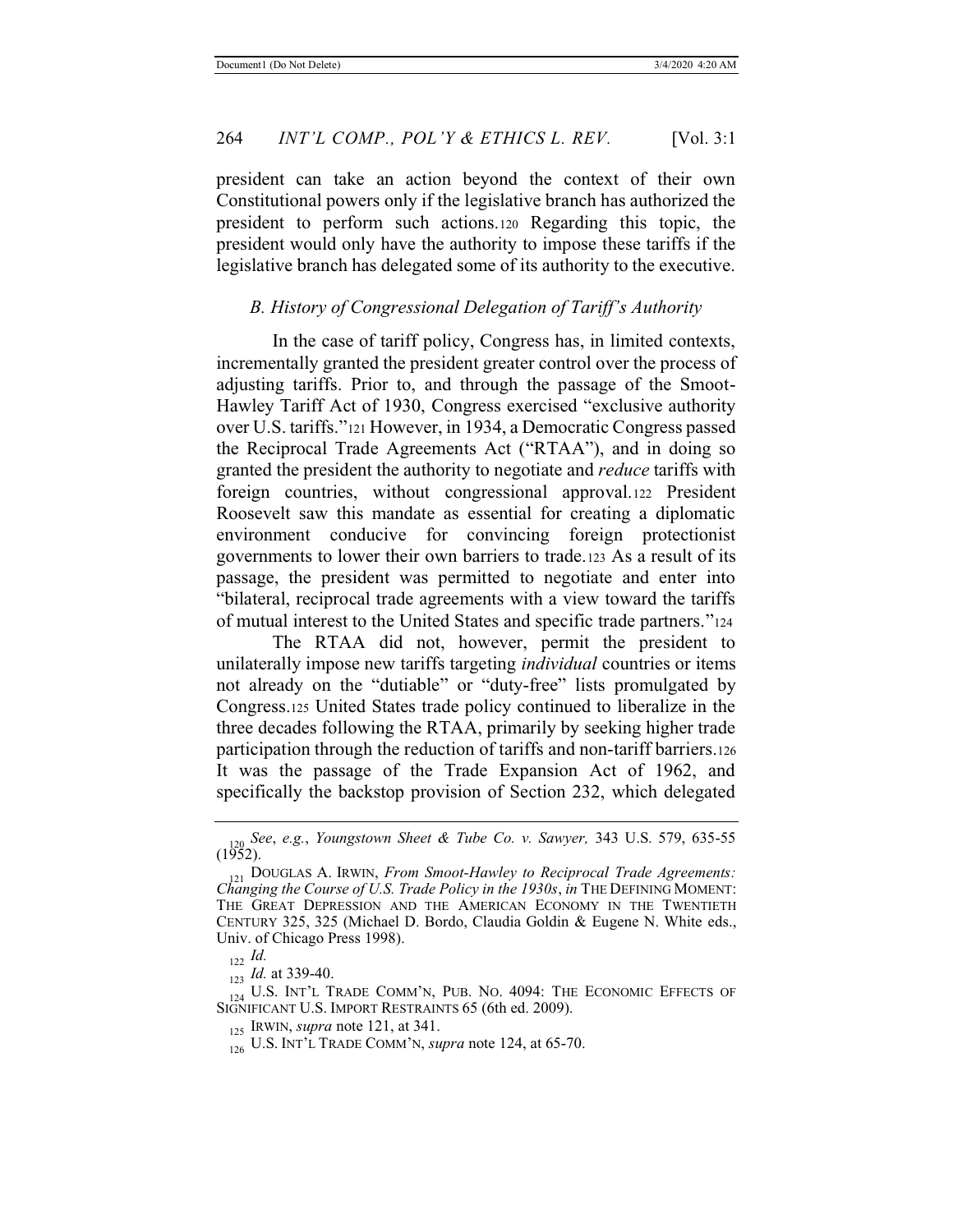the authority to the president to impose unilateral tariffs in the face of a national-security threat. Such an explicit congressional mandate arguably places this sort of action in Zone 1 of Justice Jackson's test, and in the abstract presumptively makes President Trump's imposition of tariffs Constitutional, despite the lack of explicit executive authority.127 If that is the presumption, then the cognizable legal arguments seeking to have a courtize strike down President Trump's tariffs as unconstitutional are limited and have, to this point in time, been reduced to two approaches.

### *C. Legal Challenges to Trump's Tariff Authority*

### 1. Severstal Exp. GMBH v. United States

The first tact, as asserted in a lawsuit brought in April 2018 by Severstal Export GmbH,129 is to argue that the president's specific actions are an exercise of power outside of the legislative grant found in Section 232.130 In *Severstal*, the plaintiffs challenged the lawfulness of President Trump's Proclamation Number 9705 as applied to them and sought a preliminary injunction against the United States, as well as several executive department heads and the president.131 The court first determined that the plaintiffs' standing to assert a private right of action for review of a presidential proclamation on tariffs under 28 U.S.C. § 1581(i)<sup>132</sup> was not limited by the term "agency" action in 28 U.S.C. § 2631(i).133 However, § 1581 does not authorize proceedings directly against the president, and President Trump was therefore removed as a defendant.134 While the opinion applied a four-factor analysis to determine whether or not a preliminary injunction should

<sup>127</sup> *See, e.g.*, *Youngstown Sheet & Tube Co*., 343 U.S. at 635-55.

 $\frac{128}{128}$  28 U.S.C § 1581(i)(2) (2012) (pursuant to the Court Customs Act of 1980, the Court of International trade exercises exclusive jurisdiction over civil suits regarding tariffs implemented "for reasons other than the raising of revenue.").

 $_{129}$  Severstal Export GmbH is the subsidiary of a Russian company acting as a steel importer.

<sup>130</sup> *Severstal Exp. GMBH v. United States*, No. 18-00057, 2018 Ct. Intl. Trade LEXIS 38 (Ct. Int'l Trade Apr. 5, 2018).

 $131$  *Id.* at 5-6.

 $\frac{132}{132}$  28 U.S.C. § 1581 (2012) (section 1581 governs the manner in which civil actions may be brought against the "United States and agencies and officers thereof" in cases heard in the Court of International Trade).

<sup>133</sup> *Severstal Exp. GMBH*, 2018 Ct. Intl. Trade LEXIS 38, at 6, n. 3.

<sup>&</sup>lt;sup>114</sup> Severstal Exp. GMBH, 2018 Ct. Intl. Trade LEXIS 38, at 6-7.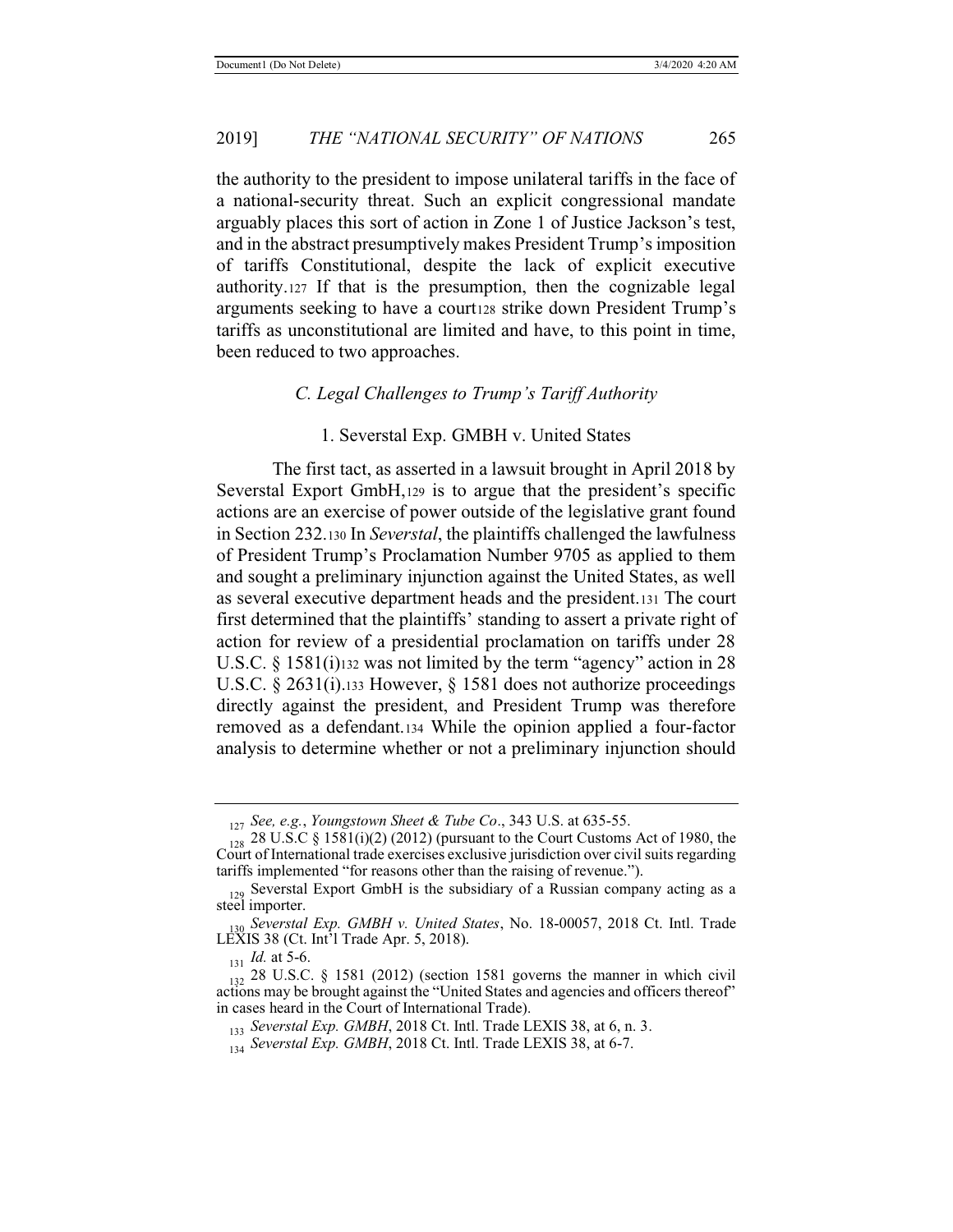be granted,135 the substantive factor that addressed the president's capacity to apply these tariffs in this manner was the second, the "plaintiffs' likelihood of success on the merits."<sup>136</sup>

In the opinion, the court devoted most of its analysis to two issues: the justiciability of the claim, and the second-factor regarding the president's likelihood of success on the merits.137 In regards to justiciability, the court noted that the plaintiffs conceded "that Section 1862 constitutes a constitutional delegation of authority,"<sup>138</sup> *and* that the plaintiffs expressly did not challenge the procedure followed by the president and the Department of Commerce in promulgating the Steel tariffs.139 Pursuant to prior precedent, the Court of International Trade "lacks the power to review the president's lawful exercise of discretion."140 However, case law does narrowly permit the Court of International Trade to review presidential action in cases where there is a potentially "clear misconstruction of the governing statute . . . or [if it is] action outside delegated authority."141 Severstal argued that the president "seriously misapprehended" his authority by proclaiming steel tariffs under  $\S$  1862, and that as a result he had exceeded his statutory authority.142 Essentially, the plaintiffs argued *not* that the president had misleadingly rolled out tariffs under the guise of an essential national security measure, but that he had instead misunderstood the mandate given to him by the act and proceeded to act outside of its bounds.143 The court found this argument to be sufficiently pled and chose not to dismiss the claim for issues regarding justiciability.

<sup>135</sup> *Id.* at 7. (The entire four factor analysis was "(1) whether plaintiffs will suffer irreparable harm absent the requested relief; (2) plaintiff's likelihood of success on the merits (3) whether the balance of hardships favor plaintiffs; and (4) whether the public interest would be served by granting relief.").

<sup>136</sup> *Id.* at 7.

<sup>137</sup> *Id.*

<sup>138</sup> *Id.* at 18.

<sup>139</sup> *Id.* at 19.

<sup>140</sup> *Id.* at 19. As authority, the Court cited *Dalton v. Specter*, 511 U.S. 462 (1994), and *United States v. George S. Bush & Co., Inc.*, 310 U.S. 371 (1940).

<sup>141</sup> *Severstal Exp. GMBH*, Ct. Int'l. Trade LEXIS 38, at 19-20, *quoting Corus Group v. ITC*, 352 F.3d at 1361 (internal quotation marks omitted).

<sup>142</sup> *Severstal Exp. GMBH*, 2018 Ct. Intl. Trade LEXIS 38, at 19-20.

<sup>143</sup> *Severstal Exp. GMBH.*, 2018 Ct. Intl. Trade LEXIS 38, at 18, n. 9 (clarifying that Plaintiffs did not make an argument that President Trump's actions would be reviewable under the Administrative Procedure Act, nor is there any indication that they filed an administrative claim challenging either the report from the Department of Commerce or the tariffs specifically).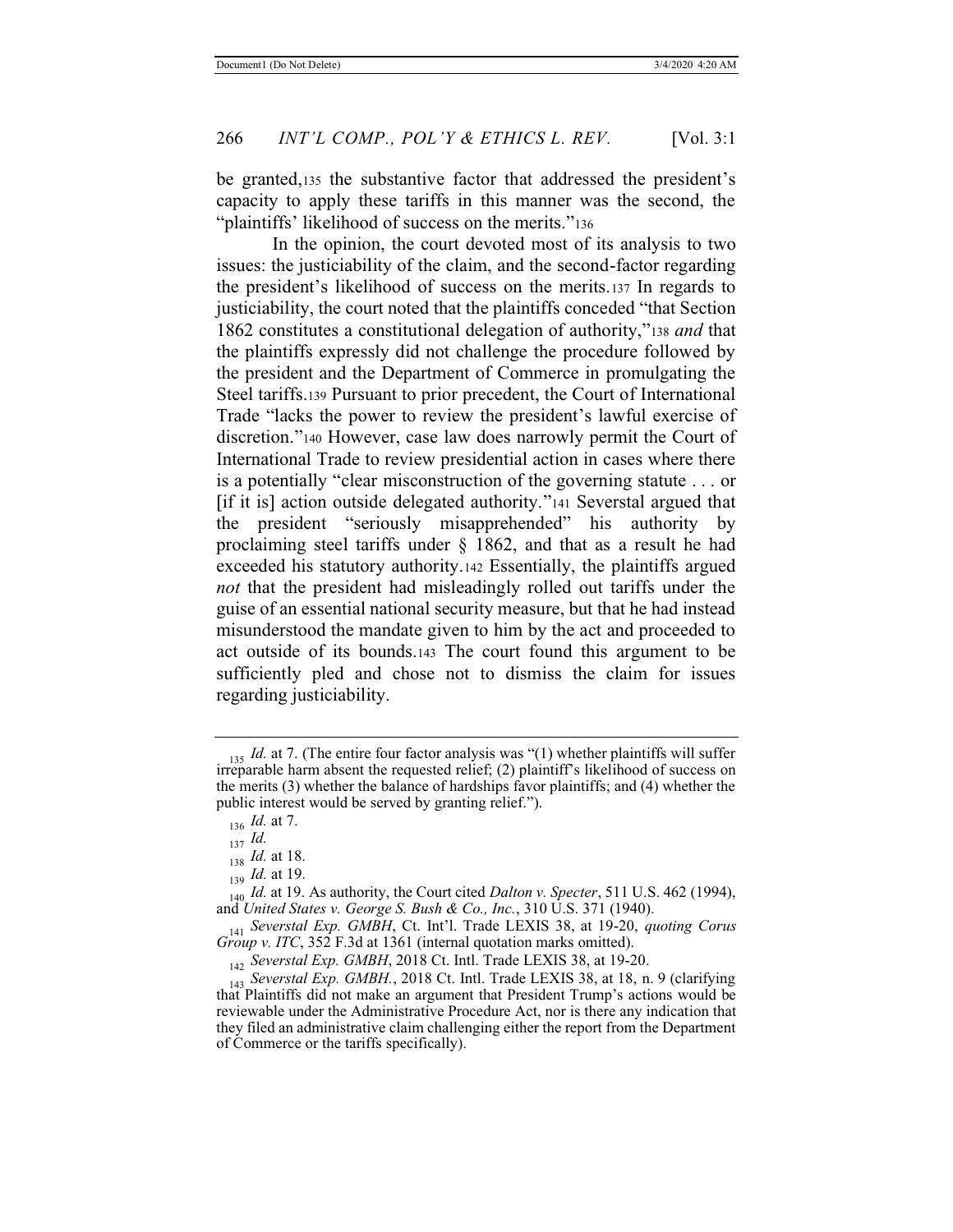Despite finding the cause of action to be justiciable, as well as entertaining several of the plaintiffs' arguments regarding the merits of the case, the court determined that Severstal was not likely succeed on the merits in total. The Court dismissed defendants' arguments regarding Severstal's failure to exhaust their administrative remedies as required under 28 U.S.C. § 2637(d) on two grounds:144 (1) the plaintiffs likely were not eligible for relief under the regulation because they were a foreign entity; and (2) the regulatory review process was not the proper forum to adjudicate plaintiffs' claim that the Steel Tariff itself was invalid due to the president's misapprehension of his authority.145

The court was also unpersuaded by the government's argument that once President Trump received the report from the Department of Commerce, the court could "look no further," or in other words, beyond the administrative record.146 Instead, the court determined that the president's action must be reviewed against the mandate itself, which limits the president to "action . . . to adjust the imports of the article and its derivatives so that such imports will not threaten to impair the national security."<sup>147</sup>

However, the plaintiffs failed to persuade the court that the steel tariff was being utilized as an instrument to "draw concession[s] from other countries unrelated to steel imports."148 Plaintiffs supported their argument with the president's own words, directly referencing a quote in which President Trump stated that "[t]ariffs on Steel and Aluminum will only come off if new & fair NAFTA agreement is signed."149 Severstal also argued that President Trump's statements regarding tariffs at his 2016 Pittsburgh rally150 demonstrated that the national security rationale for the tariffs was entirely pretextual, and in service of his economic agenda.

However, the court focused its review of the president's actions primarily as it related to the words of the statute. According to

<sup>144</sup> *Severstal Exp. GMBH.*, 2018 Ct. Intl. Trade LEXIS 38, at 21 (noting that under § 2637(d), plaintiffs bringing a cause of action under 28 U.S.C. § 1581(i) are required to exhaust their administrative remedies where appropriate).

<sup>145</sup> *Severstal Exp. GMBH.*, 2018 Ct. Intl. Trade LEXIS 38, at 21-22.

<sup>146</sup> *Severstal Exp. GMBH.*, 2018 Ct. Intl. Trade LEXIS 38, at 22.

<sup>147 19</sup> U.S.C. § 1862(c)(1)(A)(ii).

<sup>148</sup> *Severstal Exp. GMBH*, 2018 Ct. Intl. Trade LEXIS 38, at 23, *citing* Plaintiff's Brief at 17-18.

<sup>149</sup> *Severstal Exp. GMBH.*, 2018 Ct. Intl. Trade LEXIS 38, at 24.

<sup>150</sup> Factbase Videos, *Speech: Donald Trump, supra* note 79, at 00:35.00 - 00:37.00.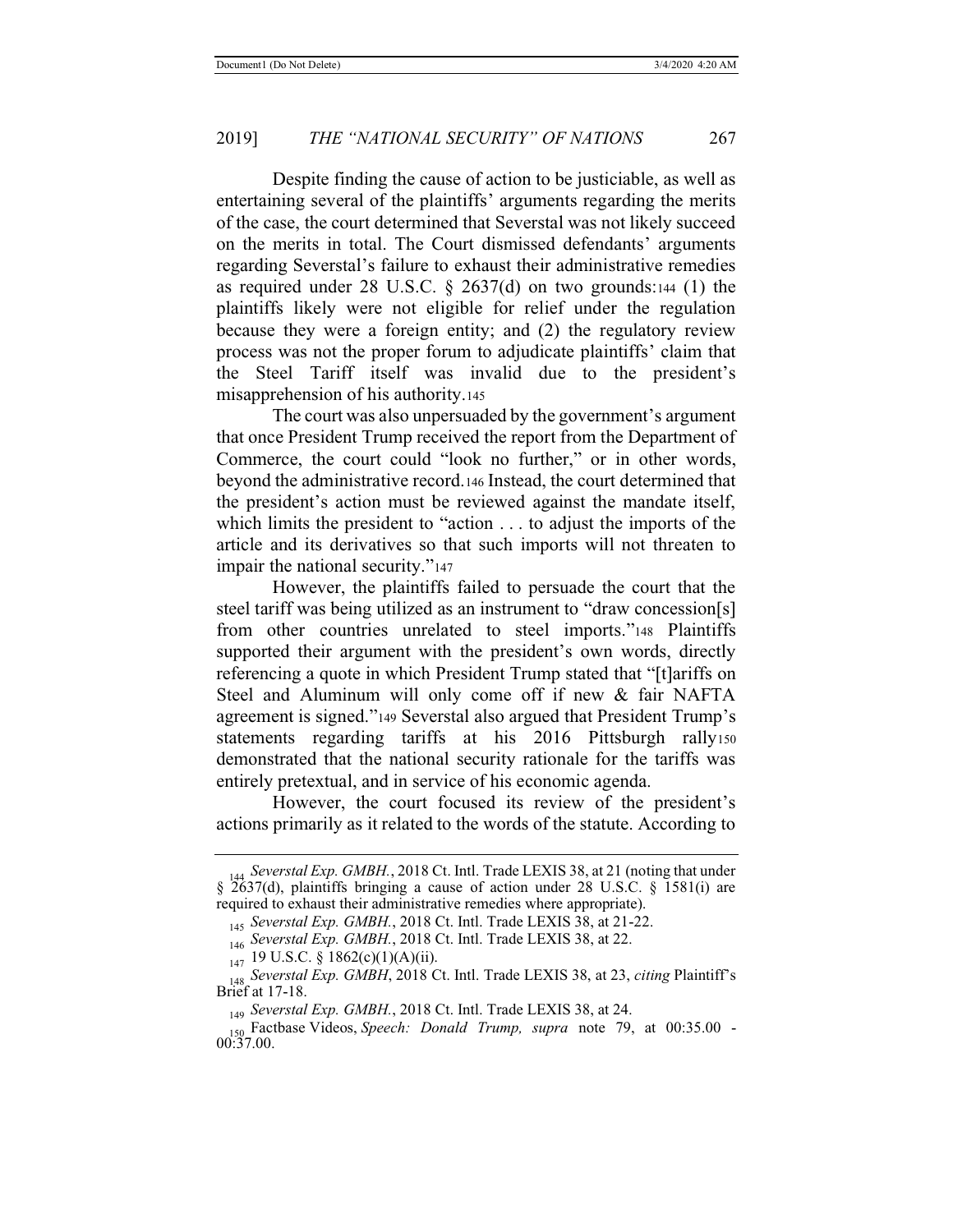the court, § 1862(d) provides a series of required—though not exclusive—factors that must serve as the president's basis for imposing tariffs based on a national security threat, generally covering the United States demand for steel for military and domestic infrastructure purposes, the domestic capacity to satisfactorily meet such demand, and the potential negative impact on domestic production and employment that steel importation has.151 The court found that the steel tariffs reasonably met those requirements, and that the statutory language was broad and permissive enough that reference to a trade deal like NAFTA could plausibly fall under the economic concerns rooted in the statute.

Perhaps most importantly, the court did not find the referenced statements to NAFTA and Pennsylvania steel production to be "sufficient on their own to underpin a credible case that the president has clearly misconstrued his authority under Section 1862."152 In fact, this conclusion was the result of a mere hypothetical thought exercise in which the court assumed "arguendo that these types of statements *could* affect the analysis."153 Ultimately, the court held that the plaintiffs' likelihood of success on the merits was "very low." 154 In the time since this case was decided, the president has continued to make public statements that indicate his inclination to use the national security rationale as a loophole to impose tariffs. All the same, the court's ruling implies that such statements may have little to no bearing on the scope of the court's analysis in the future, and that even if they were to be taken into account, the court has declined to articulate a threshold or standard that must be met in order to make the case. Instead, the court has read the statute to be broadly permissive and would appear to be disinclined to counteract presidential action so long as a report and its subsequent action plausibly fall within the factors enumerated in the statute.

2. *American Institute for International Steel Inc. et al. v. United* 

*States et al* 

<sup>151</sup> *Severstal Exp. GMBH*, 2018 Ct. Intl. Trade LEXIS 38, at 26-27.

<sup>152</sup> *Id.* at 28.

<sup>153</sup> *Id.*

<sup>154</sup> *Id.*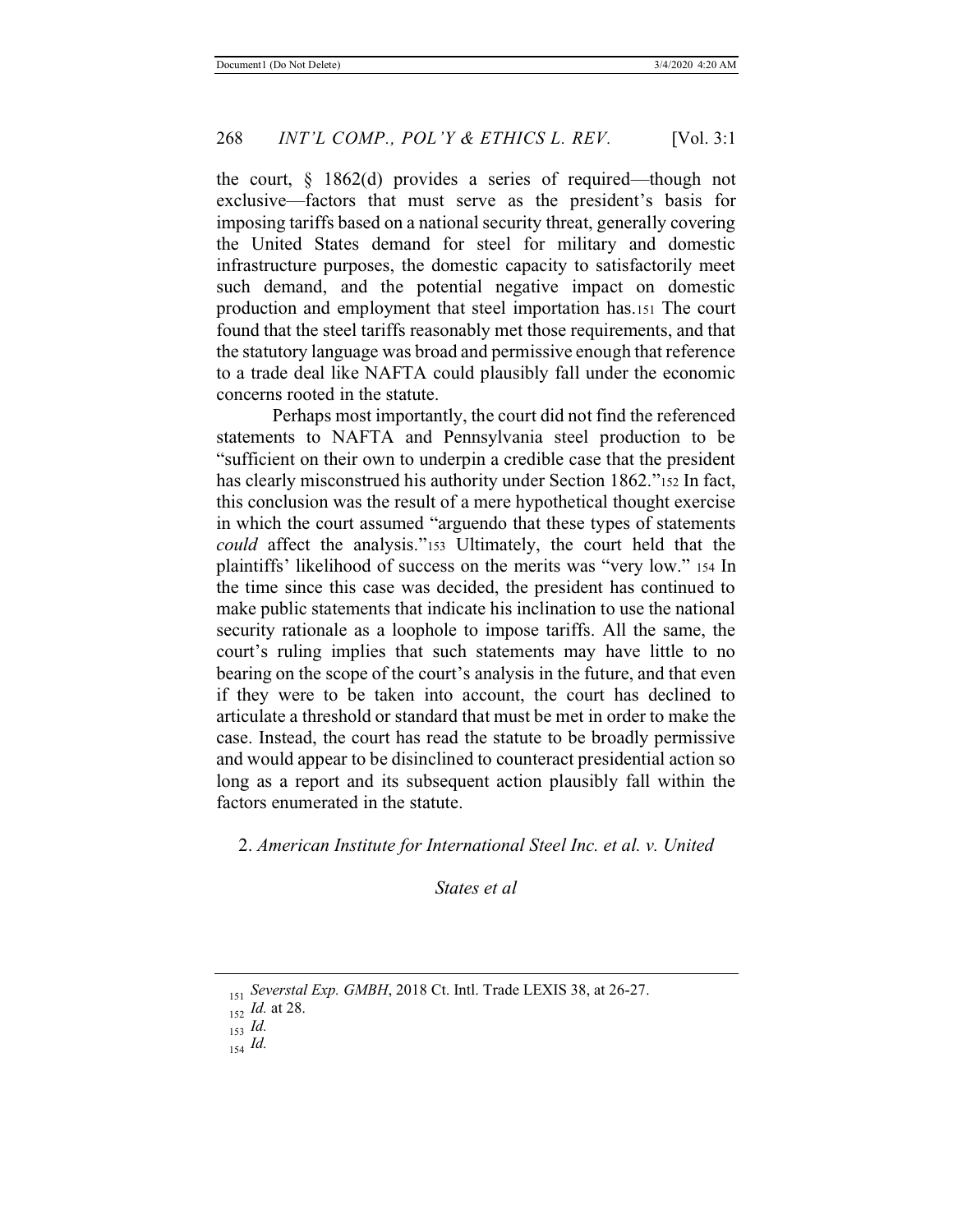Since this tact seems to make the president's action unassailable, another route—as argued by plaintiffs *American Institute for International Steel Inc., et al*,155 ("AIIS") —is to challenge the statutory provision in its entirety as an unconstitutional delegation of legislative power to the president. This approach is a far broader challenge of the statute that faces some of the precedential difficulties of *Severstal*. In 1976, the Supreme Court held in *Federal Energy Administration v. Algonquin SNG, Inc.* that Section 232(b) of the Trade Expansion Act was, in that iteration,156 a constitutionally legitimate delegation of power to the president by which the president could impose a "system of monetary exactions" on imports.157 Quoting *Hampton & Co. v. United States*,158 the Court articulated the standard for determining the constitutionality of the delegation found in Section 232 as "an intelligible action to which the [president] is directed to conform."159 In *Algonquin*, the Court found that the precondition to the president adjusting imports—namely the completion of a report articulating a national security threat and recommendations from his executive agency—was a sufficiently intelligible action to which the president must clearly conform, making the general delegation of authority presumptively constitutional.160 Furthermore, the Court concluded that Congress's authorization of the president to "take such action, and for such time, as he deems necessary to adjust the imports of [an] article and its derivatives" was not limited to adjustment through quantitative measures, such as quotas.161 The majority reached this conclusion as

<sup>155</sup> *Am. Inst. for Int'l. Steel, Inc. v. Unites States*, 376 F. Supp. 3d 1335 (Ct. Int'l Trade 2019).

*American Institute for International Steel Inc. et al v. United States et al*, 376 F. Supp. 3d 1335 (Ct. Int'l Trade 2019).

<sup>156</sup> 19 U.S.C. § 1862(b) (1970) (the Trade Expansion Act of 1962 has been amended on several occasions since its promulgation. In this instance, the Court was looking at Section 232(b) as amended by  $\S 127(d)$  of the Trade Act of 1974).

<sup>157</sup> *Fed. Energy Admin. v. Algonquin SNG, Inc.*, 426 US 548, 551-2 (1976) (analyzing the president's authority under § 232(b) to apply license fees to petroleum imports).

<sup>158</sup> *See Hampton & Co. v. United States,* 276 U.S. 394 (1928) (upholding a legislative provision that permitted the president to adjust import duties on similar products in order to equalize the difference between domestic and foreign production costs).

<sup>159</sup> *Algonquin*, 426 U.S. at 559.

<sup>160</sup> *Algonquin*, 426 U.S. at 559.

<sup>161</sup> *Algonquin*, 426 U.S. at 561.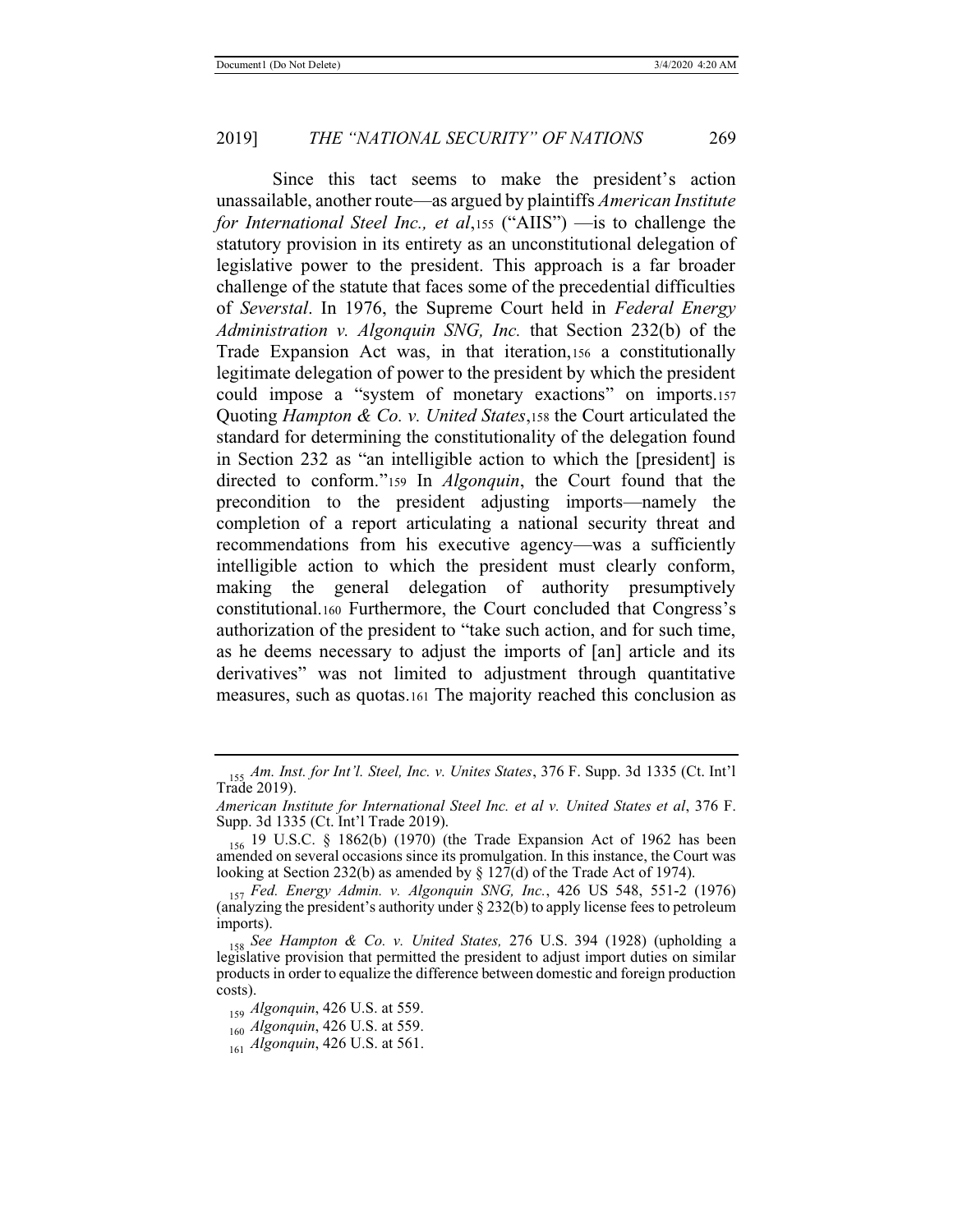a result of the legislative branch's apparent acquiescence to similar actions undertaken by President Nixon in 1974.162

Oral argument in the *American Institute for International Steel* case was held on December 19, 2018, in front of a three-judge panel at the Court of International Trade.163 According to news reports, the panel "seemed to acknowledge" the constraints that the *Algonquin*  holding had placed on them, though they were highly probative of the boundaries of what individual goods the Department of Justice felt the president could deem to be a national security threat, so much so that one judge asked if peanut-butter could be tariffed under this rationale.164 While that specific example carries with it a cheeky sensibility, the underlying reality is that there is no clear jurisprudential watermark indicating the cut-off between statutorily plausible threat to national security and farcical pretext, nor how to go about establishing one.

Ultimately, the court held that the plaintiff's claims were insufficient to overcome the precedent established in *Algonquin*. In their decision, the court dismissed the plaintiff's argument that changes resulting from the APA, as well as cases regarding judicial review of Presidential decision-making, required that the court set *Algonquin* aside.165 The court's opinion was more sympathetic to the argument against the breadth of the statute, stating that the statute "allows for a gray area where the President could invoke the statute to act in a manner constitutionally reserved for Congress but not objectively outside the President's statutory authority . . . ."166 Still, the panel was not moved enough to ignore *Algonquin*'s binding authority and pointed to Judiciary's inability to inquire into the President's motives or review his fact-finding for support. Judge Katzmann filed a separate opinion *dubitante*,167 essentially arguing

<sup>162</sup> *Algonquin*, 426 U.S. at 561-71.

<sup>&</sup>lt;sup>163</sup> Glenn Thrush, *Trump's Use of National Security to Impose Tariffs Faces Court Test,* (Dec. 19, 2018), *Test,* N.Y. TIMES, (Dec. 19, 2018), https://www.nytimes.com/2018/12/19/us/politics/trump-national-securitytariffs.html.

<sup>164</sup> *Id.*

<sup>165</sup> *Am. Inst. for Int'l. Steel, Inc. v. Unites States*, 376 F. Supp. 3d 1335, 1343-44 (Ct. Int'l Trade 2019).

<sup>166</sup> *Id.* at 1344.

 $_{167}$  "[E]xpressing the epitome of the common law spirit, there is the opinion entered *dubitante* – the judge is unhappy about some aspect of the decision rendered, but cannot quite bring himself to record an open dissent." *Id.* (quoting Lon Fuller,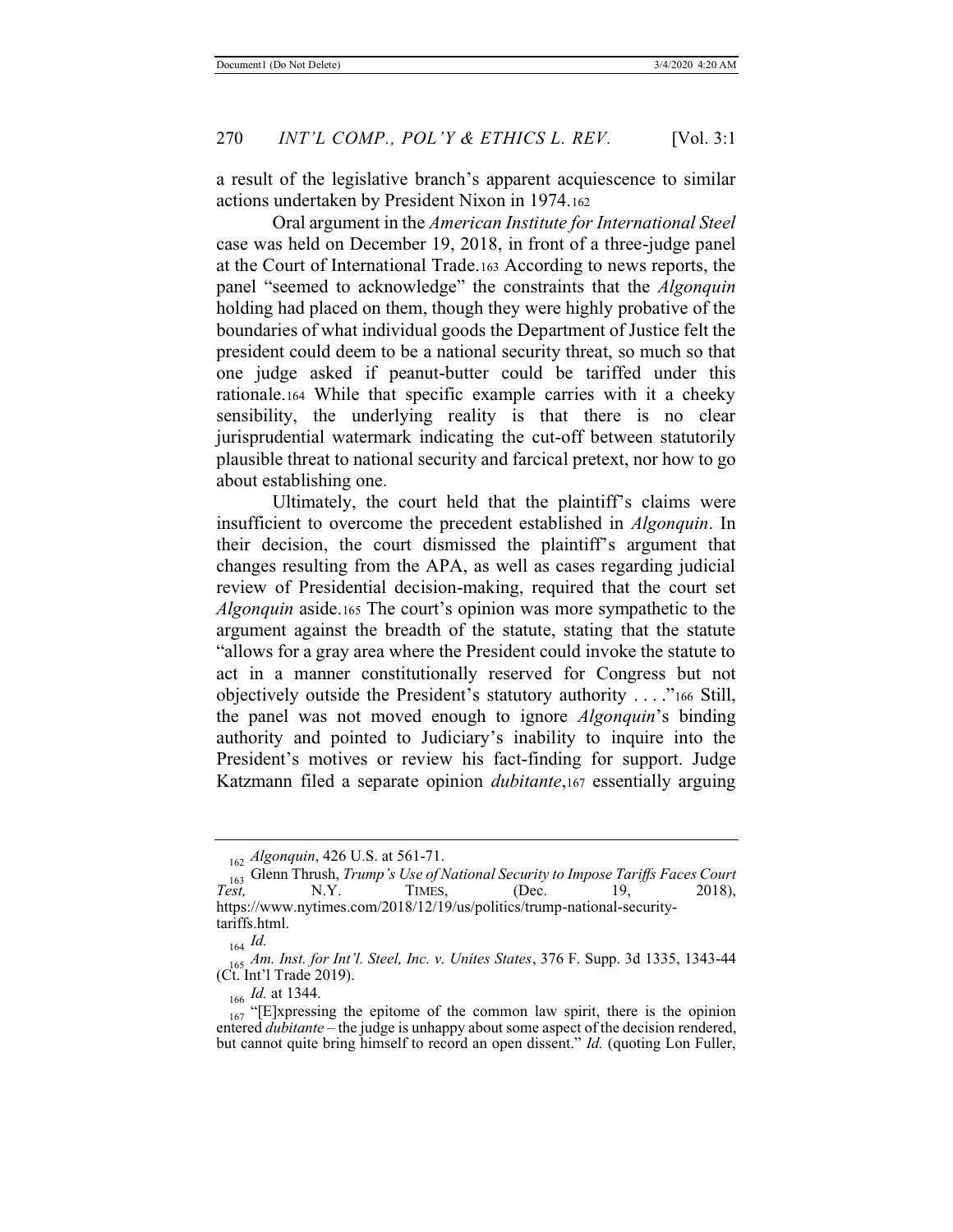that, while he was bound by *Algonquin*, it is perhaps time for this issue to be reexamined by a higher court in light of the changing circumstances since *Algonquin*'s reasoning.168

Upon losing, Plaintiffs directly petitioned to the Supreme Court, though their request for certification was denied without explanation on June 24, 2019.169 The question of how the current makeup of the Supreme Court would generally rule on a question of statutory interpretation involving the president's discretion regarding national security is a thorough and complex issue that is simply too much for this note. However, given the strength of prior precedent, it is uncertain that the current composition of the court would seek to overturn decades of jurisprudence in order to strip the president of discretionary authority regarding a matter that apparently falls under the category of national security.

Furthermore, this note does not support the proposition that the spirit or intent of the statute was inherently flawed, and that the president should be entirely stripped of this authority. As a matter of both expedience and constitutional mandate, it is a colorable argument that the president should have broad authority to act decisively in moments of crisis, or in response to threats to domestic security. The true issue here is that the statute has been misappropriated for a duplicitous purpose, and that by the statute's wording, as well as by the deference granted to executive authority on matters of national security, it is difficult for individuals to assail pretextual actions in court. Therefore, the most reasonable and prudential step to curb this sort of activity is for Congress to amend the statute and require an affirmative congressional response to any tariffs proposed under Section 232.

#### V. A LEGISLATIVE SOLUTION FOR A DELEGATIVE PROBLEM

#### *A. Appetite for an Amendment*

Since the promulgation of the Section 232 tariffs, a number of bipartisan bills have been discussed and put forward in support of

*Anatomy of the Law*, 147 (1968)) (internal quotation marks omitted) (alterations in original).

<sup>168</sup> *Id.*

<sup>&</sup>lt;sup>169</sup> No. 18-1317, *American Institute for International Steel, Inc., et al. Petitioners,*<br>*United States, et al., SUP.* CT. OF THE U.S., *v. United States, et al.*, SUP. CT. OF THE U.S., https://www.supremecourt.gov/search.aspx?filename=/docket/docketfiles/html/pub lic/18-1317.html (last visited Sept. 28, 2019).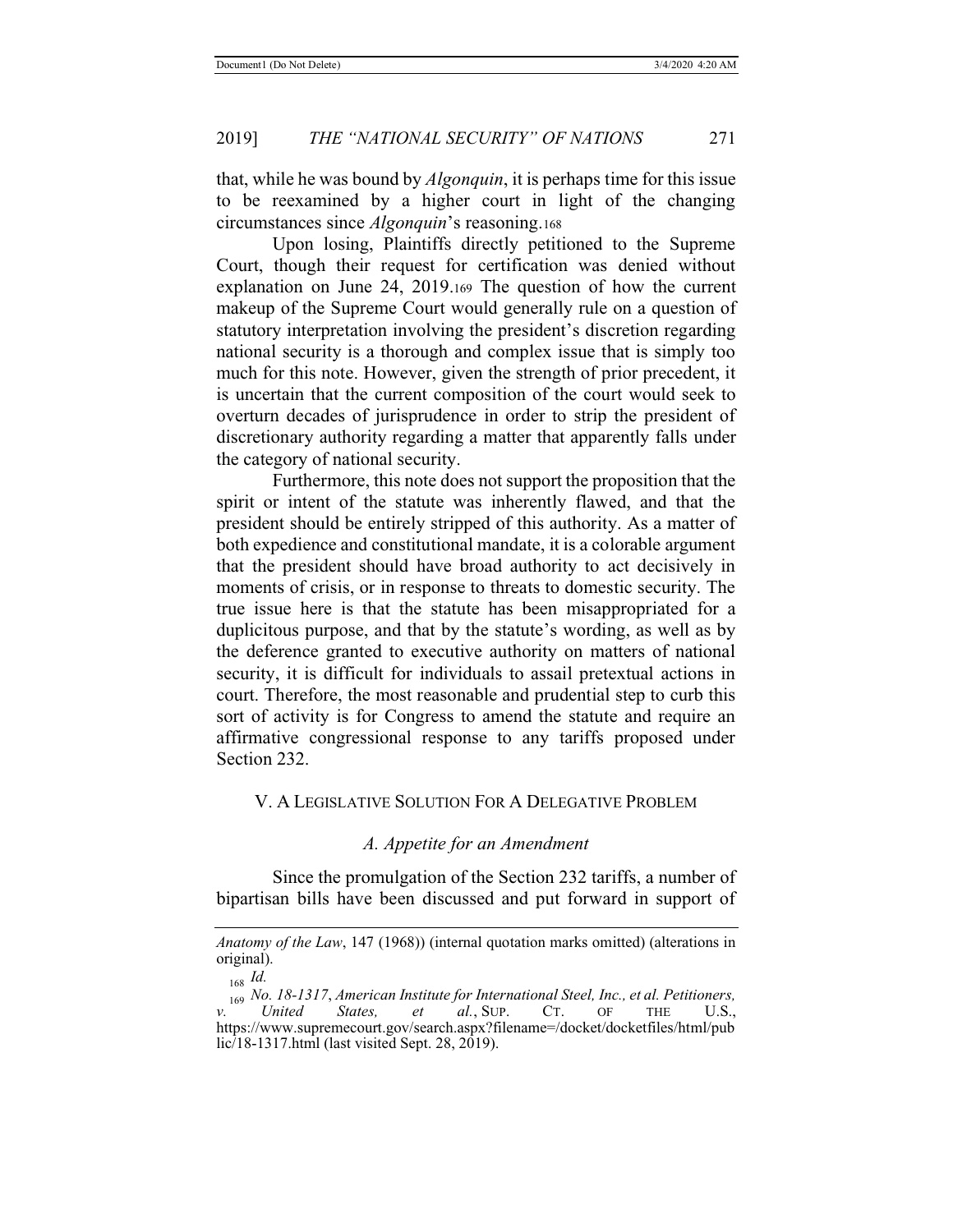curtailing the president's power to impose tariffs on the basis of national security, as well as in other limited contexts in which the president may impose tariffs.170 Rather than repealing the national security clause outright, legislators have primarily proposed amending the statute to require any presidential action first be submitted to Congress before taking effect. However, once the president's desired action has been presented to Congress, there are separate ways in which Congress may exercise its oversight. In one configuration, the president's tariffs or quotas would presumably come into effect unless Congress affirmatively disapproved of the president's action. This approach mirrors the existing Congressional override-provision for Petroleum and Petroleum Products found in 19 U.S.C. 1862(f). The other approach would instead require a vote by Congress affirmatively accepting the president's desired action, effectively diminishing the president's submission to the level of a policy proposal. This type of mechanism is found in the bipartisan Bicameral Congressional Trade Authority Act, primarily sponsored by Senators Pat Toomey (R-Pa) and Mark Warner (D-Va).171 As a condition of tariff implementation, the Act would require an approval resolution from Congress.172 The Act would also delegate investigative authority to the Department of Defense, while still allowing Commerce to suggest the remedy.173 Furthermore, the Act would also add a narrower definition of the term national security,174 retroactively apply to Section 232 tariffs within

<sup>&</sup>lt;sub>170</sub> Revana Sharfuddin, *Bipartisan Reform Bills Aim to Control Trade Taxes*, NATIONAL TAXPAYERS UNION FOUNDATION (Dec. 10, 2018), FOUNDATION https://www.ntu.org/foundation/detail/bipartisan-reform-bills-aim-to-control-tradetaxes (this note does not address the other limited contexts in which the president is permitted to impose tariffs because they do not require the same national security rationale as Section 232).

<sup>&</sup>lt;sup>171</sup> See Press Release, Toomey and Warner Renew Fight to Restore Congressional Authority over National Security Tariffs. (Jan. 30, 2019) Authority over National Security Tarif<br>https://www.toomey.senate.gov/?p=op\_ed&id=2338. https://www.toomey.senate.gov/?p=op\_ed&id=2338.

<sup>172</sup> Sen. Pat Toomey, et al., *Bicameral Congressional Trade Authority Act of 2019*  (S. 287), SEN. PAT TOOMEY, https://www.toomey.senate.gov/files/documents/232%20one%20pager.pdf (last visited Sept. 28, 2019).

<sup>173</sup> *Id.*

<sup>&</sup>lt;sub>174</sub> See id. (The bill would restrict Section 232 investigations to "goods with applications in military equipment, energy resources, and/or critical infrastructure. These goods must also constitute a 'substantial cause' of a threat to impar U.S. national security.").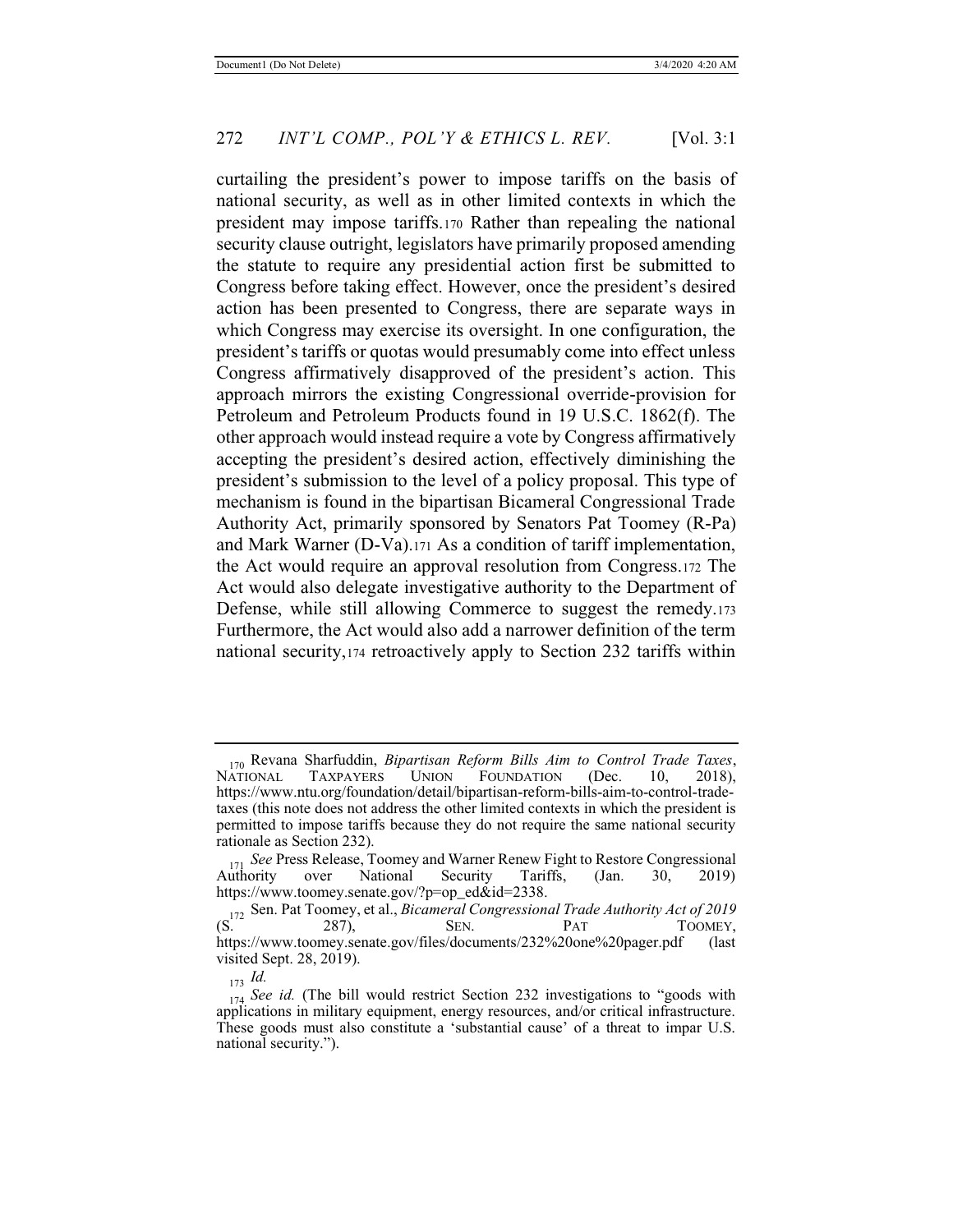the last four years,175 and would require the International Trade Commission to "administer an exclusion process for future Section 232 actions."<sup>176</sup>

In another bill that seemed particularly pointed toward reigning in this specific administration, Senators Rob Portman, Doug Jones, and Joni Ernst introduced the "Trade Security Act of 2018."<sup>177</sup> In this proposed legislation, it would be the responsibility of the Secretary of Defense—not Commerce—to identify and justify the national security rationale for imposing tariffs.178 The Department would send the threat report to the president, and if the president decided to act upon the report, they would direct the Secretary of Commerce, in consultation with the Department of Defense and the U.S. Trade Representative, to develop an remedial response and provide the president with an official recommendation.179 This thought process leading to the bifurcation of the investigative process appears to derive from Secretary Mattis's comments on the Steel report.180 Furthermore, if the president were to decide to take action, such action would be sent to Congress for debate. If Congress were to fail to pass a resolution *disapproving* of the president's action, it would automatically take effect after the statutory period for congressional debate. In effect, this would broaden the existing provision for disapproval of action regarding petroleum and petroleum products found in 19 U.S.C. 1862(f) by including *all* imported goods.181

A similar bill, proposed by Representatives Mark Sanford and Jim Cooper, focuses primarily on the president's authority under 19 U.S.C. 1862(c), the clause that currently outlines the president's ability to take unilateral action. In the proposed amendment,

<sup>179</sup> *Id.*

<sup>&</sup>lt;sub>175</sub> See id. (The outstanding tariffs on steel and aluminum would be automatically repealed unless Congress passed an approval resolution within 75 days of the act's passage.).

<sup>176</sup> *Id.*

<sup>177</sup> *See* Press Release, Rob Portman, U.S. Senator, Portman, Jones, Ernst Introduce Trade Security Act to Reform National Security Tariff Process & Increase Congressional Oversight, (Aug. 1, 2018) https://www.portman.senate.gov/public/index.cfm/2018/8/portman-jones-ernstintroduce-trade-security-act-to-reform-national-security-tariff-process-increasecongressional-oversight.

<sup>178</sup> *Id.*

<sup>180</sup> *See* Mattis, *supra* note 69, at 1-2 (indicating that the cognizable national security threat based on steel importation came specifically from Chinese production).

<sup>181</sup> Trade Security Act of 2018, S. 3329, 115th Cong. § 2 (2018).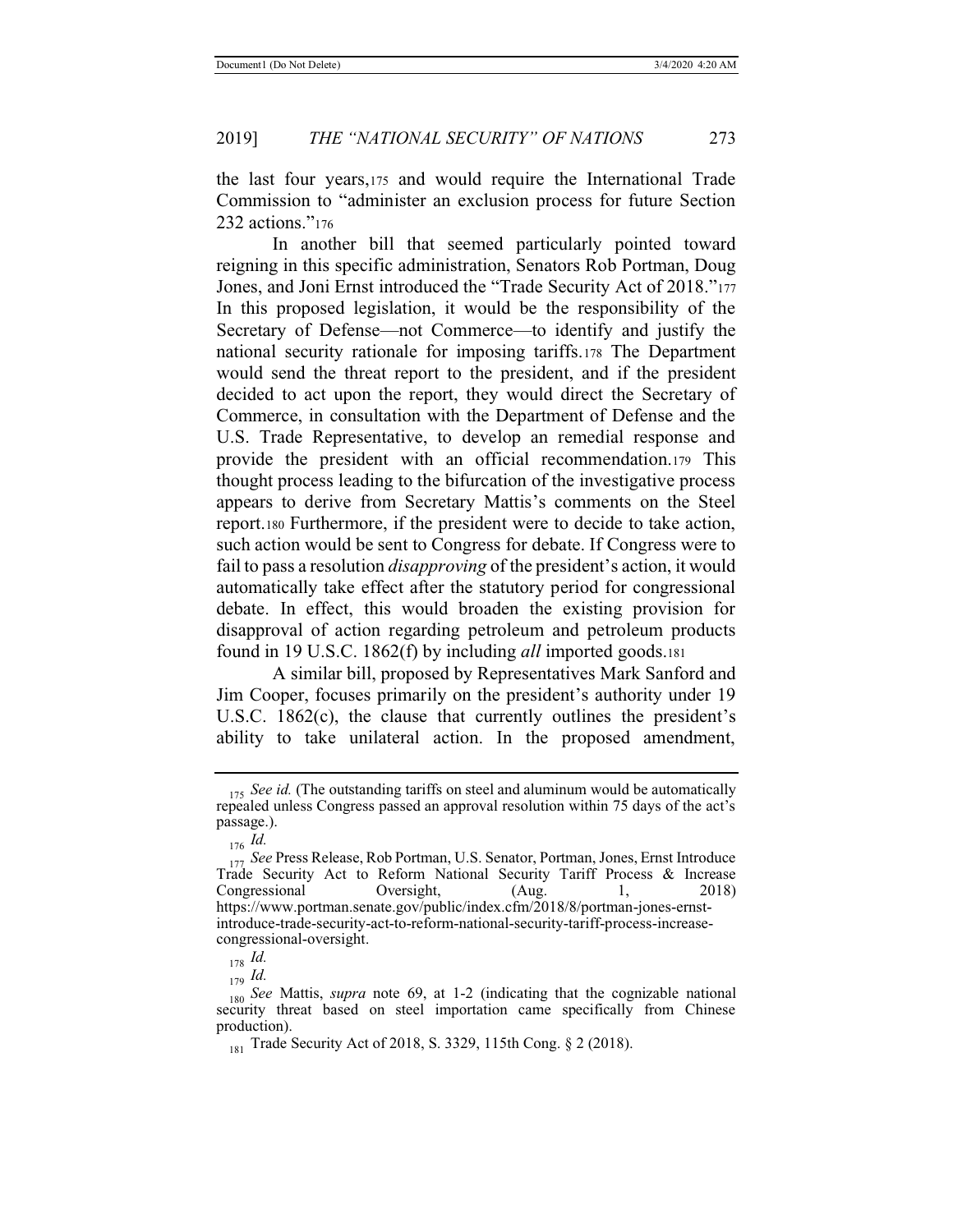subsection  $(c)(2)$  would only authorize the president to submit his desired action for congressional approval.182 Similar to the Trade Security Act, the desired action of the president would take effect unless Congress affirmatively disapproved of the action.

# *B. The Prudent Solution*

The most prudential legislative course of action would be to incorporate essential elements of the Trade Security Act of 2018, while also allowing the president to submit alternative recommendations present in the report should Congress reject the president's initially desired action. This is to say that the Department of Defense should be primarily responsible for identifying the scope and magnitude of any national security risk of domestic imports, as well as for making initial recommendations for decisive action. If the president has determined that they wish to act on a recommendation, it should be submitted to both houses of Congress with the presumption that it will take effect *unless* either body votes to reject the president's action. If a recommendation is in fact rejected, the president should have the authority to submit the other courses of recommendation action provided in the final report through the same legislative process.

The first alteration, which would place the Department of Defense in charge of the investigation and recommendation process, should serve to create some semblance of separation from the president's commercial and economic policymakers and those otherwise charged with ensuring national security. While there is language in the statute pertaining to threats to the capacity of domestic industry and by extension maintenance of infrastructure that supports the inclusion of the Department of Commerce in the investigation and recommendation process, the implicit connection between national economic health and the federal government's capacity to guaranty the security of the nation is not so inextricable as to warrant placing the executive agency tasked with "promot[ing] job creation and economic growth by ensuring fair and reciprocal trade"183 as the primary arbiter of whether international trade policy constitutes a threat to national security.

 $\begin{array}{lll} \textbf{182} & \textbf{H.R.} & 6337, & 115 \textbf{th Cong.} & \textbf{\$2$} & (2017\textbf{-}2018), \\ \textbf{183} & About & Commerce, & \textbf{U.S.} \end{array}$ 183 *About* Commerce, U.S. DEP'T. OF COMMERCE, https://www.commerce.gov/about (last visited Feb. 3, 2019).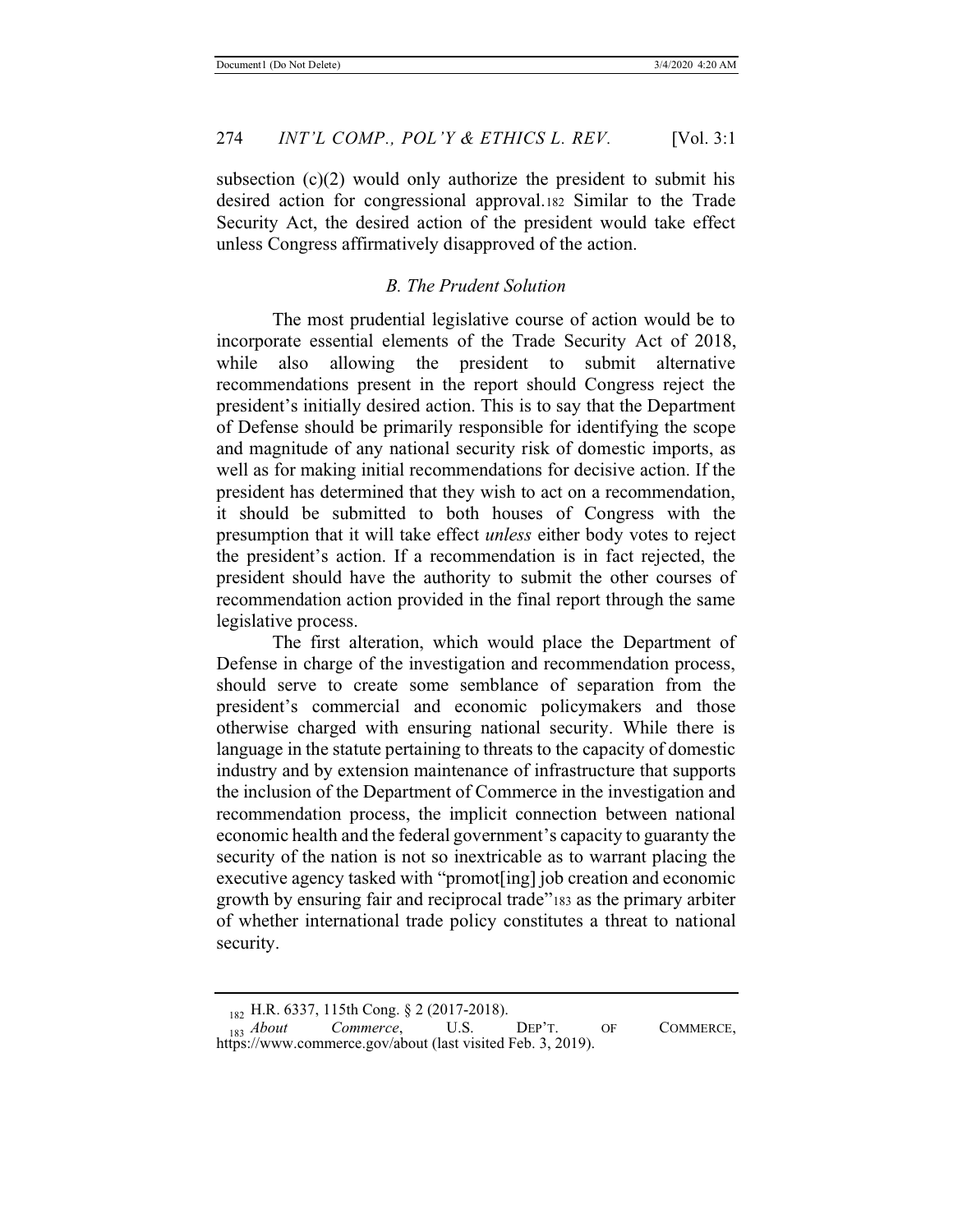Secretary Mattis's memo evidenced that the commercial interest of the health of domestic industry must be weighed against not only the realities surrounding the United States' current ability to procure materials for military manufacturing and exercise military authority abroad, but also the external effect that protectionist policy would have on crucial military strategic relationships with allied nations. This is not to say that the Department of Commerce should be completely removed from the process, but simply that it should not be given a vehicle to effectuate its separate agency objectives under the guise of a national security imperative.

The second alteration, which would require the president to submit his proposed action to Congress with the presumption of effectuation and possibility of rejection, strikes an ideal balance between acknowledging the president's broad powers and expertise in the realm of national security, and maintaining Congress's enumerated authority in regulating taxation and trade among foreign nations. This note doesn't seek to completely dismiss that variances in international trade can ultimately result in threats to military and domestic economic security. In fact, both the Departments of Commerce and Defense concluded that China's production and dumping of steel in international markets presented a threat to domestic and allied steel production. Continued decimation of domestic industry because of exceptional raw-material output by an adversarial power could plausibly lead to serious strategic consequences and supply shortages should the United States come to engage in an arms race184 or military conflict with an increasingly aggressive China. As compared to a deliberative body attentive to all conceivable governmental interests, the Department of Defense is arguably best equipped to utilize its expertise to identify threats and prescribe decisive action to cure this imbalance and secure the national defense. However, the determination to levy taxes on imported goods from allied and adversarial alike is fundamentally a question of policy for which the legislature has been explicitly designated to decide with finality.

With that said, requiring that a presidential proposal under Section 232 receive affirmative approval from both houses of Congress presents a concern that the legislature will not actively and sufficiently exercise their oversight authority in the review process.

<sup>184</sup> Andrew E. Kramer, *Russia Pulls Out of I.N.F. Treaty in 'Symmetrical' Response to U.S. Move*, N.Y. TIMES (Feb. 2, 2019), https://www.nytimes.com/2019/02/02/world/europe/russia-inf-treaty.html).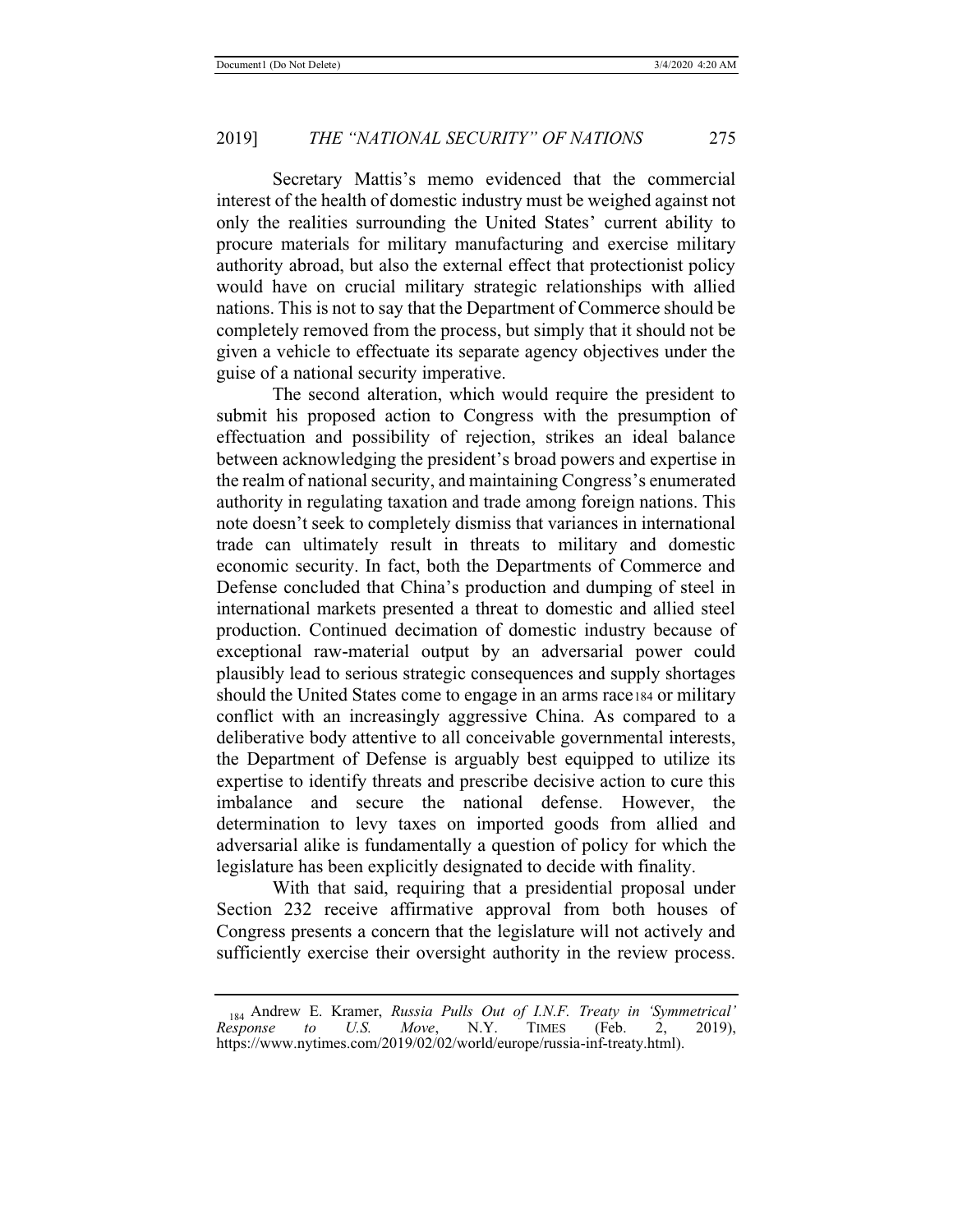Theoretically, legislators would actively and vigorously debate the merits and implications of such a proposed action and, if the president could demonstrate both a real threat to national security and viable course of action to address it, plausibly accept the president's recommendations regardless of their personal ideological bent. However, in practice, requiring positive affirmation of a recommended action from both houses would likely strip the president of almost all of the authority the legislature purports to have granted in the statute. In this case, the executive branch could make a vetted and reasoned policy proposal, but so long as there is a sufficient number of legislators who oppose the proposal, serious political debate wouldn't be necessary, and legislators could simply sit on their hands until the clock runs out. If the action ultimately proves to have been unnecessary, legislators will tout a feather in their cap for standing up to the Office of the President. If a national security threat does in fact materialize, oppositional legislators who didn't have to seriously debate the faults of the proposal would not be bound by any argument they made at its introduction and easily cast blame upon the executive agency's inability to present a sufficiently cogent policy rationale at the outset.185 Given that the report would include thorough investigative findings and recommendations, the argument in favor of taking action would exist before a presidential proposal ever reached Congress. With a presumption that the action would take effect unless disapproved, oppositional legislators would be required to do their job and make a cogent policy argument as to why that course of action would be unwise and should not be accepted. While alteration of the statute preserves some delegation of authority to the president, it would promote the open discourse between co-equal branches embedded in the Constitutional design and force legislators to assume greater responsibility for some of their inherent obligations.

Finally, it is conceivable that Congress may accept the president's conclusion that a national security threat exists but find that president's proposed action is untenable or politically unpalatable. In these instances, the president should have the ability to submit additional proposals containing any other recommendations outlined by the final investigative report. If, for example, the Trump Administration had proposed the current universal tariff, and Congress

<sup>185</sup> *See* JOHN HART ELY, DEMOCRACY AND DISTRUST 131-34 (Camille Smith ed., 1980) (providing a more detailed critique of the pitfalls of legislative delegation in the American political system.